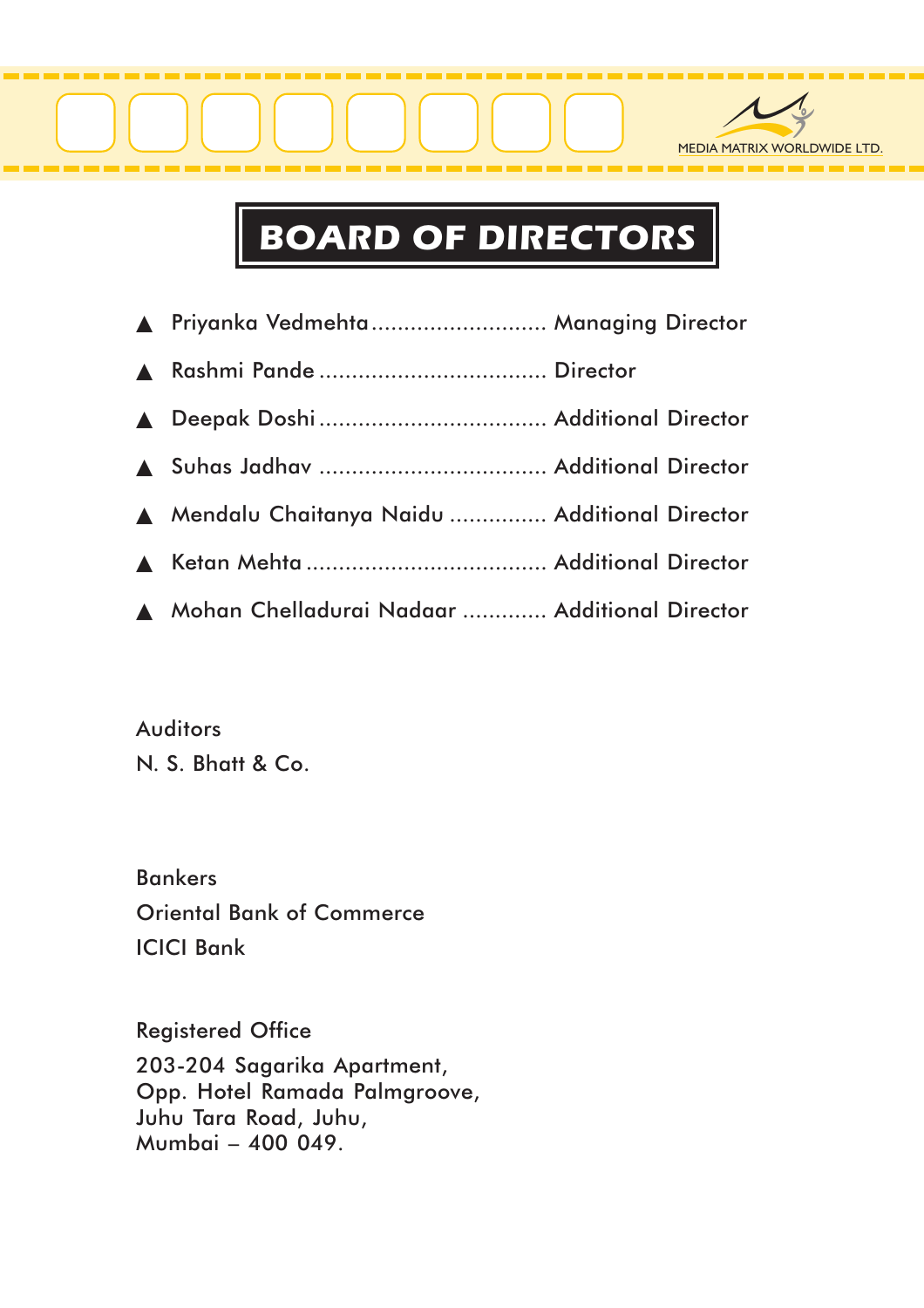

## **CONTENTS**

| $\blacktriangle$ |                                           |  |
|------------------|-------------------------------------------|--|
| $\blacktriangle$ |                                           |  |
| $\blacktriangle$ |                                           |  |
| $\blacktriangle$ |                                           |  |
| $\blacktriangle$ |                                           |  |
| $\blacktriangle$ |                                           |  |
| $\blacktriangle$ |                                           |  |
| $\blacktriangle$ |                                           |  |
| $\blacktriangle$ |                                           |  |
| $\blacktriangle$ |                                           |  |
| $\blacktriangle$ | <b>Company's General Business Profile</b> |  |
| $\blacktriangle$ |                                           |  |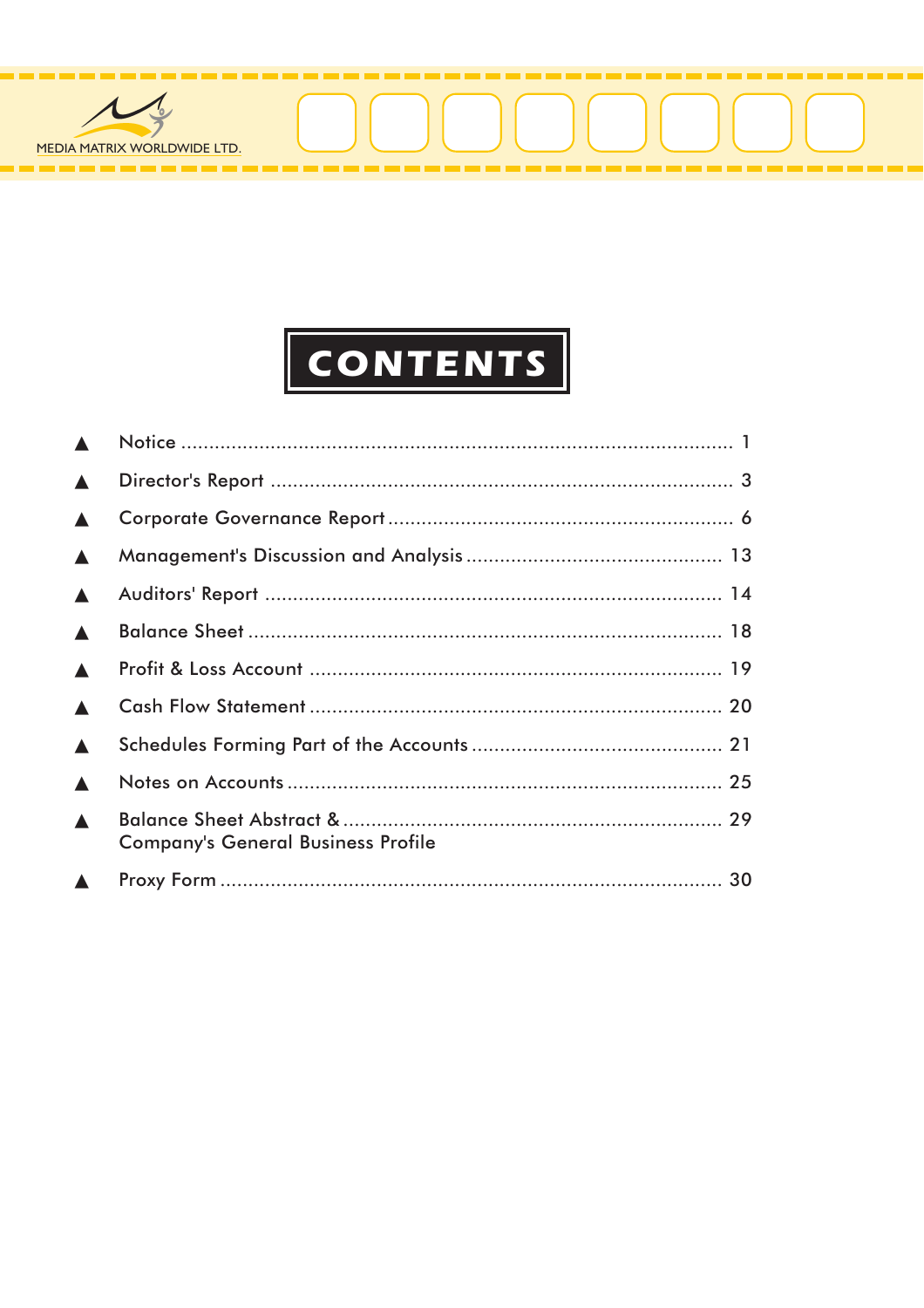

#### NOTICE

NOTICE is hereby given that the TWENTY FIFTH ANNUAL GENERAL MEETING of the members of MEDIA MATRIX WORLDWIDE LIMITED will be held on Wednesday, the 29<sup>th</sup> September, 2010 at 10.30 a.m. at the Registered Office of the Company at 203-204 Sagarika Apartment, Opp. Hotel Ramada Palmgroove, Juhu Tara Road, Juhu, Mumbai – 400 049 to transact the following business:

#### ORDINARY BUSINESS

- 1. To receive, consider and adopt the Balance Sheet as at 31st March 2010 and the Profit & Loss Account for the year ended on that date and reports of the Directors and Auditors thereon.
- 2. To appoint Director in place of Mr. Suhas Jadhav who retires by rotation and being eligible, offers himself for re-appointment.
- 3. To appoint Auditors to hold office from the conclusion of this Annual General Meeting until the conclusion of the next Annual General Meeting and to authorize Board of Directors to fix their remuneration.

Registered Office: The Board Equipment of the Board Equipment Control on Behalf of the Board

203-204 Sagarika Apartment, Opp. Hotel Ramada Palmgroove, Juhu Tara Road, Juhu, Mumbai – 400 049 Director

Date: 3rd September, 2010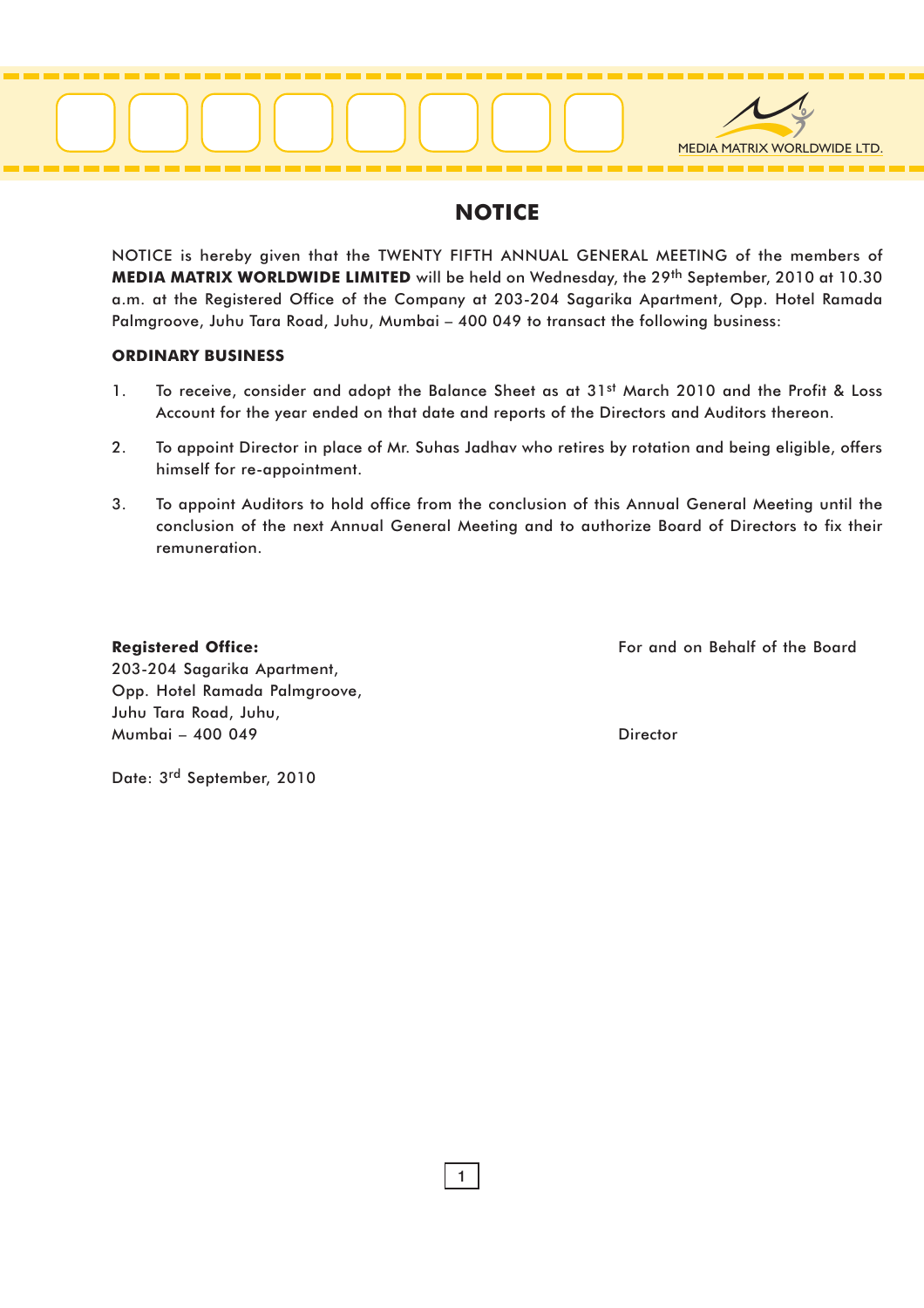

#### NOTES:

- 1. A member entitled to attend and vote at the meeting is entitled to appoint a proxy to attend and vote instead of himself and such proxy need not be a member of the Company. The proxy in order to be effective should be duly stamped, completed and signed and must be deposited at the Registered Office of the Company not less than 48 hours before the time for holding the aforesaid meeting.
- 2. Members/Proxies should bring the enclosed Attendance Slip duly filled in for attending the meeting.
- 3. The Register of Members and Share Transfer Books of the Company will remain closed from 27<sup>th</sup> September, 2010 to 29<sup>th</sup> September, 2010 (inclusive both days).
- 4. Members who have shareholdings in multiple accounts in identical names or joint accounts in the same order are requested to send all the share certificate(s) to the Registrars & Share Transfer Agents, M/s Sharex (India) Private Ltd., Unit – 1, Luthra Ind. Premises, Safed Pool, Andheri Kurla Road, Andheri (East), Mumbai – 400 072 for consolidation of all such shareholdings into one account to facilitate better service.
- 5. (a) Members are requested to notify change of address, if any, with PINCODE to the Company or its Share Transfer Agents quoting reference of their folio number and in case their shares are held in dematerialized form, this information should be passed on to their respective Depository Participants.
	- (b) In case the mailing address mentioned on this Annual Report is without the PINCODE, members are requested to kindly inform their PINCODE immediately.
- 6. A member desirous of getting any information on the accounts or operations of the Company or shares related matter is requested to forward his/her queries to the Company at least seven days prior to the meeting so that the required information can be made available at the meeting.
- 7. In all the correspondence with the Company or its Share Transfer Agents, members are requested to quote their account/folio number and in case their shares are held in the dematerialized form, they must quote their client ID Number and their DP ID Number.

#### 8. Re-appointment/ Appointment of Director:

At the ensuing Annual General Meeting Mr. Suhas Jadhav, Director, retire by rotation and being eligible, offers himself for re-appointment. The information or details pertaining to the Director, to be provided in terms of clause 49 of the Listing Agreement are furnished in the statement on Corporate Governance published elsewhere in this Report.

2

| <b>Registered Office:</b>     | For and on Behalf of the Board |
|-------------------------------|--------------------------------|
| 203-204 Sagarika Apartment,   |                                |
| Opp. Hotel Ramada Palmgroove, |                                |
| Juhu Tara Road, Juhu,         |                                |
| Mumbai - 400 049              | Director                       |
|                               |                                |

Date: 3rd September, 2010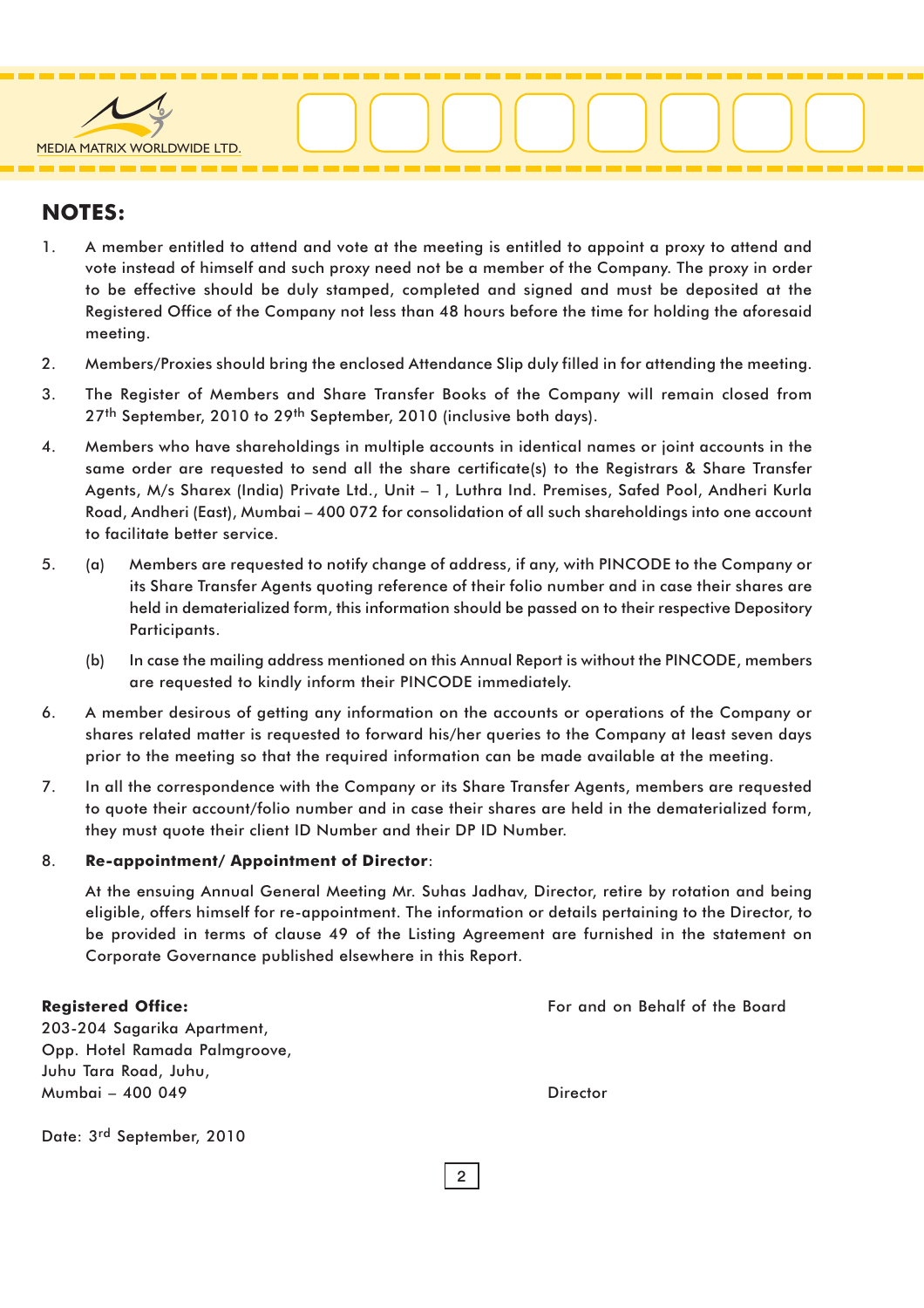

#### DIRECTORS' REPORT

To the members,

Your Directors are pleased in presenting the Twenty Fifth Annual Report and Audited Accounts for the year ended March 31, 2010.

#### FINANCIAL RESULTS:

|                                                       | 31 <sup>st</sup> March,<br>2010 | 31 <sup>st</sup> March,<br>2009 |
|-------------------------------------------------------|---------------------------------|---------------------------------|
| <b>Total Income</b>                                   | 1393.45                         | 1648.07                         |
| Total expenditure                                     | (1360.05)                       | (1576.52)                       |
| <b>Operating profit (PBIDT)</b>                       | 33.40                           | 71.54                           |
| Interest                                              | (0.22)                          | (36.61)                         |
| Depreciation                                          | (20.41)                         | (20.40)                         |
| <b>Profit before Taxation/Prior period Adjustment</b> | 12.77                           | 14.53                           |
| Provision for Tax:                                    |                                 |                                 |
| Current Tax:                                          | 5.44                            | 1.78                            |
| Deferred Tax:                                         | (1.45)                          | 5.43                            |
| <b>Profit after Taxation</b>                          | 8.78                            | 7.32                            |
| Add Balance Brought forward from previous year        | (51.15)                         | (58.47)                         |
| Amount available for appropriation                    | (42.37)                         | (51.15)                         |
| Less: Proposed Dividend Incl. Tax                     | Nil                             | Nil                             |
| <b>Balance carried to Balance Sheet</b>               | (42.37)                         | (51.15)                         |

#### Results of Operations

In view of the insufficient profit during the year, the Board has not recommended any dividend for the year under review.

#### Corporate Governance

Your Company has been fully compliant with the SEBI Guidelines on Corporate Governance, which have been incorporated in Clause 49 of the Listing Agreement with the Stock Exchanges. A detailed report on the subject forms part of this Report.

The Statutory Auditors of the Company have examined the Company's compliance, and have certified the same, as required under SEBI Guidelines. Such certificate is reproduced as part of this Report.

A Management Discussion and Analysis Report covering a wide range of issues relating to performance, outlook etc., is given as part of this report.

#### Fixed Deposits

Your company has not accepted any fixed deposits and, as such, no amount of principal or interest was outstanding as of the balance sheet date.

(Rs in lacs)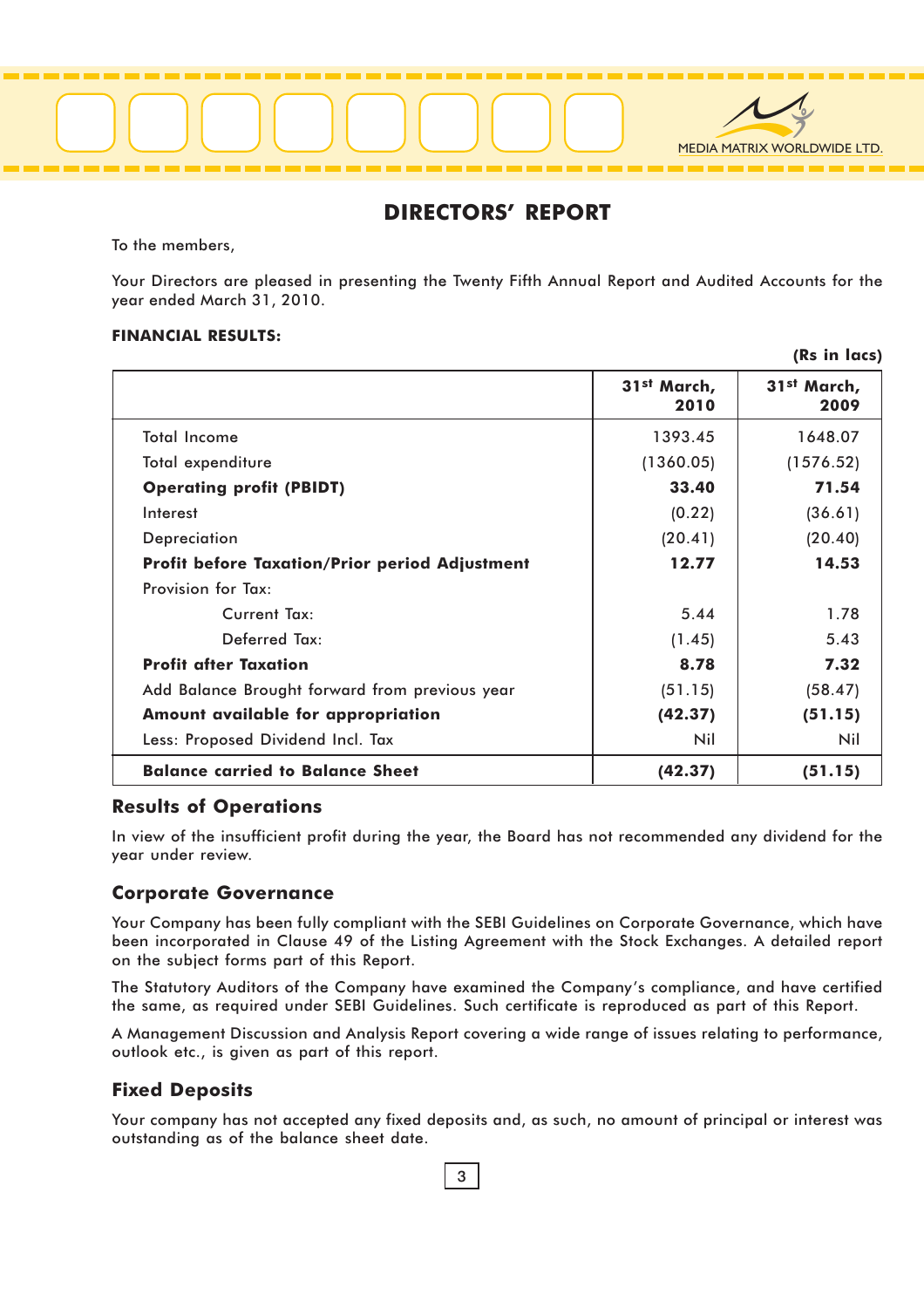

#### **Directors**

Ms. Rashmi Pande and Mr. Suhas Jadhav retire by rotation at the ensuing annual general meeting and Mr. Suhas Jadhav has offered himself for re-appointment as director. Ms. Rashmi Pande will retire as a director at the AGM as she has not offered herself for re-appointment.

Mr. Ketan Mehta and Mr. Mohan Nadaar were appointed as additional directors with effect from 12<sup>th</sup> April, 2010 and their term of appointment ends on the date of the ensuing annual general meeting as none of them have offered themselves for appointment as Directors.

Your Board places on record its appreciation for the services provided by Ms. Pande, Mr. Mehta and Mr. Nadaar.

#### Auditors

M/s N.S. Bhatt & Co., Chartered Accountants, Statutory auditors of the Company, retires at the conclusion of the forthcoming Annual General Meeting of the company and being eligible, offers themselves for reappointment.

Remarks / Comments by the Statutory Auditors and explanation / clarification by the Board of Directors:

#### Internal Audit System:

Company is in process to introduced internal audit system.

#### Secretarial Audit

As directed by Securities and Exchange Board of India (SEBI), Secretarial Audit is being carried out at the specified periodicity by a Practicing Company Secretary. The results of Secretarial Audit were satisfactory.

#### Directors' Responsibility Statement

Pursuant to Section 217(2AA) of the Company's Act 1956, your Directors would like to confirm the following:

- i) The applicable accounting standards have been followed in preparing Annual Accounts and material departures, if any, have been properly explained;
- ii) The Directors have selected such accounting policies and applied them consistently making reasonable, prudent estimates so as to give a true and fair view of the state of affairs of the company;
- iii) Sufficient care has been taken by the Directors for the maintenance of adequate accounting records for safeguarding the assets of the company and for preventing frauds and irregularities; and
- iv) The accounts have been prepared on a going concern basis.

#### Going Concern

In the opinion of the Directors, the Company will be in a position to carry on its existing Media and Entertainment business and accordingly it is considered appropriate to prepare the financial statements on the basis of going concern.

#### Maintenance of accounting records & Internal controls

The Company has taken proper and sufficient care for the maintenance of adequate accounting records as required by the Statute.

Directors have overall responsibility for the Company's internal control system, which is designed to provide a reasonable assurance for safeguarding of assets, reliability of financial records and for preventing and detecting fraud and other irregularities.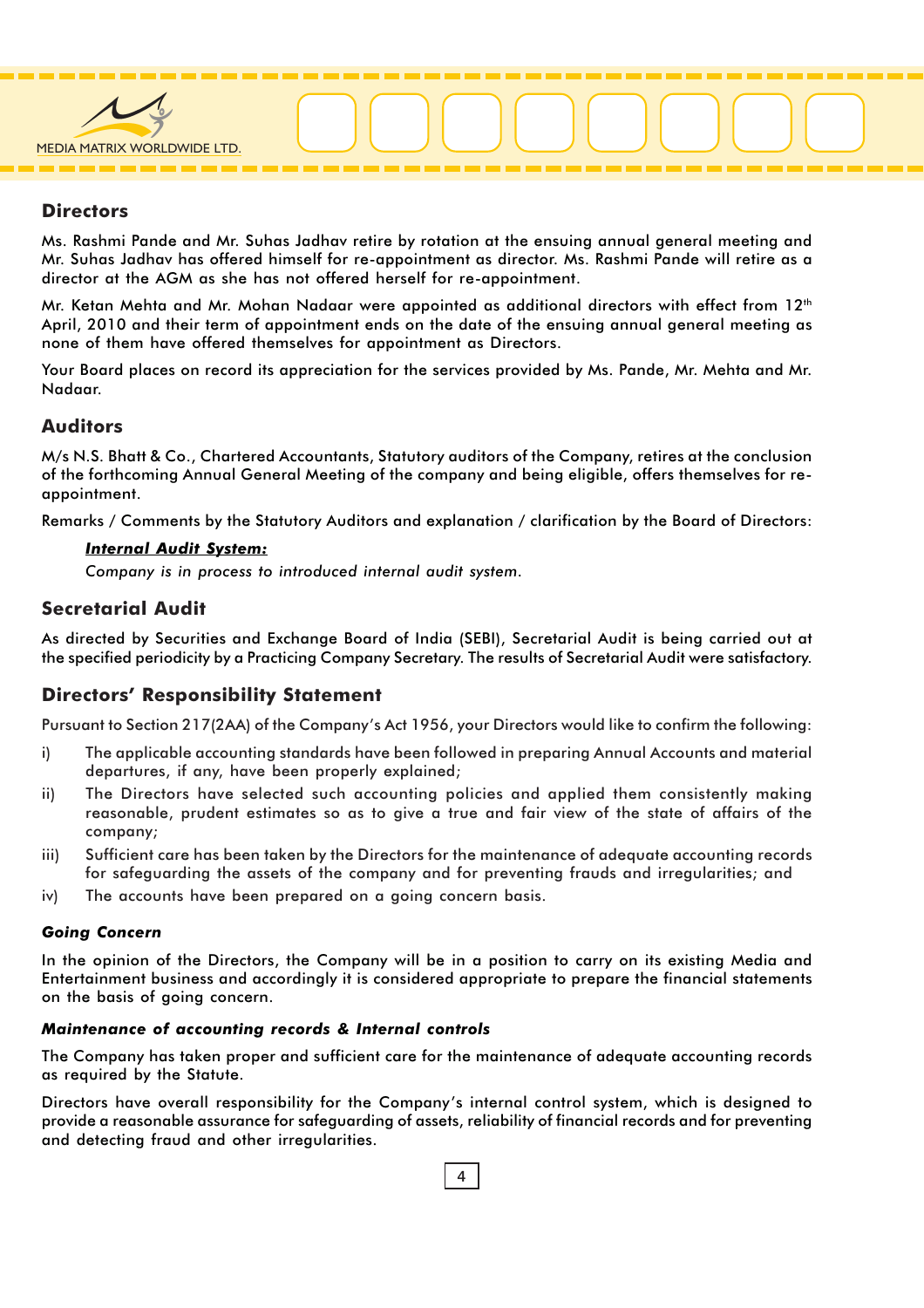

The system of internal control is monitored by internal audit function, which comprises of the examination and evaluation of the adequacy and effectiveness of the system of internal control and quality of performance in carrying out assigned responsibilities. Internal Audit Department interacts with all levels of management and the Statutory Auditors, and reports significant issues to the audit committee of the Board.

Audit Committee supervises financial reporting process through review of accounting and reporting practices, financial and accounting controls and financial statements. Audit Committee also periodically interacts with internal and statutory auditors to ensure quality and veracity of Company's accounts. Internal Auditors, Audit Committee and Statutory Auditors have full and free access to all the information and records as considered necessary to carry out their responsibilities. All the issues raised by them have been suitably acted upon and followed up.

#### Particulars of Employees

Pursuant to the provisions of Section 217(2A) of the Companies Act, 1956, read with the Companies (Particulars of Employees) Rules, 1975 nobody of the Company is drawing salary or commission, which exceeds the limit set out in the above section. Therefore nothing has been mentioned in this regard.

#### Statutory Disclosure

Information pursuant to Section 217(1)(e) of the Companies Act, 1956, read with the Companies (Disclosure of Particulars in the Report of the Board of Directors) Rules, 1988 is as under:

Part A and Part B relating to Conservation of Energy and Technology Absorption are not applicable to the company as your company is not a manufacturing company.

#### Foreign Exchange Earning and Outgo

Total foreign exchange earnings and outgo during the year.

FOB Value of Exports : Rs. Nil CIF Value of Imports : Rs. Nil

Expenditure in foreign currency : Rs. Nil

#### Appreciation

The Directors wish to express their appreciation of the continued co-operation of the Bankers, Customers, Dealers and Suppliers and also the valuable assistance and advice received from major shareholders, the employees for their contribution, support and continued co-operation through the year.

For and on behalf of the Board

Place : Mumbai Date : 3<sup>rd</sup> September, 2010 **Director** Director Director Director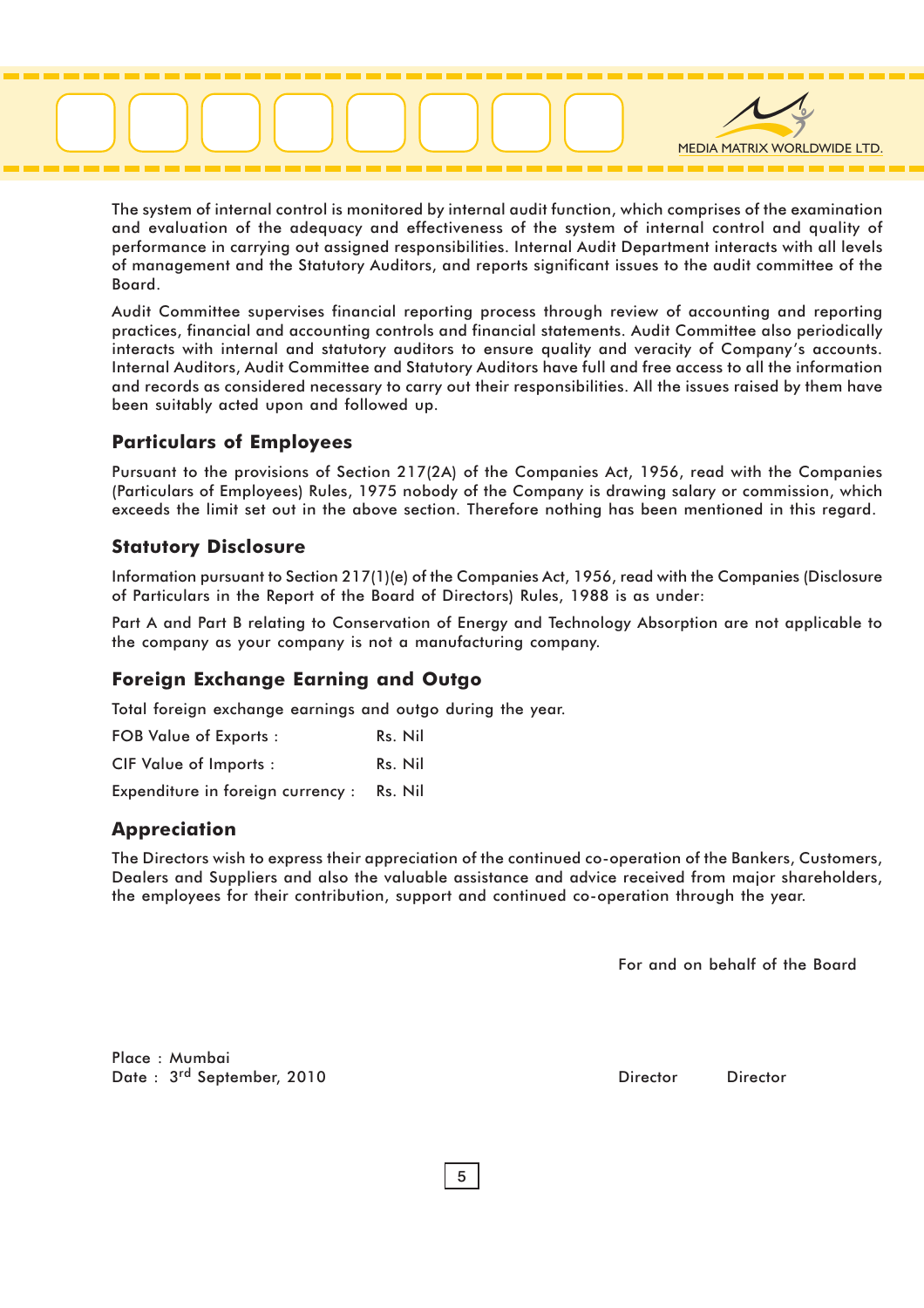

#### CORPORATE GOVERNANACE REPORT

#### CORPORATE GOVERNANCE FROM MMWL'S PERSPECTIVE

Ensuring the compliances of corporate governance fulfills the MMWL's commitment of business philosophy. The Company believes that implementation of good corporate practices bring positive strength among all the stakeholders of the Company, which is the key to success for any corporate.

Through this, all the stakeholders of the Company are well informed with the policies and practices of the Company. The Company is having an investors' grievances cell, which services the shareholders and resolves all grievances in shortest possible time.

The Company has been regular in complying with all the applicable Laws, Rules and Regulations.

Since the Company is carrying on media business and success of the company, by and large, depends on the continuous creativity of its workforce, which can only be ensured with the satisfied workforce. The Company has been following good HR policy to cultivate employees' creativity. The Company provides good work atmosphere for better working to its employees.

Hence, your Company has been functioning in a most transparent and fair manner with all its stakeholders i.e. investors, customers, employees, government.

#### BOARD OF DIRECTORS

The Managing Director looks after the day-to-day affairs of the Company. The Board of Directors monitors company's performance approves and review policies/strategies and evaluates management performance. The Board ensures legal and ethical conduct and accurate financial reporting.

The Company presently has Five Directors of which the Managing Director is a Whole time Director and the remaining four Non-Executive Independent Directors are professionals, with expertise and experience in general corporate management, finance, legal and other allied fields.

Ms. Rashmi Pande and Mr. Suhas Jadhav retire by rotation at the ensuing annual general meeting and Mr. Suhas Jadhav has offered himself for re-appointment as director. Ms. Rashmi Pande will retire as a director at the AGM as she has not offered herself for re-appointment.

Mr. Ketan Mehta and Mr. Mohan Nadaar were appointed as additional directors with effect from 12<sup>th</sup> April, 2010 and their term of appointment ends on the date of the ensuing annual general meeting as none of them have offered themselves for appointment as Directors.

The Board of Directors meets at least once a quarter to review the Company's performance and financial results and more often, if considered necessary, to transact other business.

During the year under review, Board Meetings were held on April 30, 2009, July 31, 2009, August 31, 2009, October 31, 2009, and January 30, 2010. The composition of the Board, attendance at Board Meetings held during the financial year under review and at the last Annual General Meeting, number of Directorships and memberships / chairmanships in public companies (including the Company) are given below:-

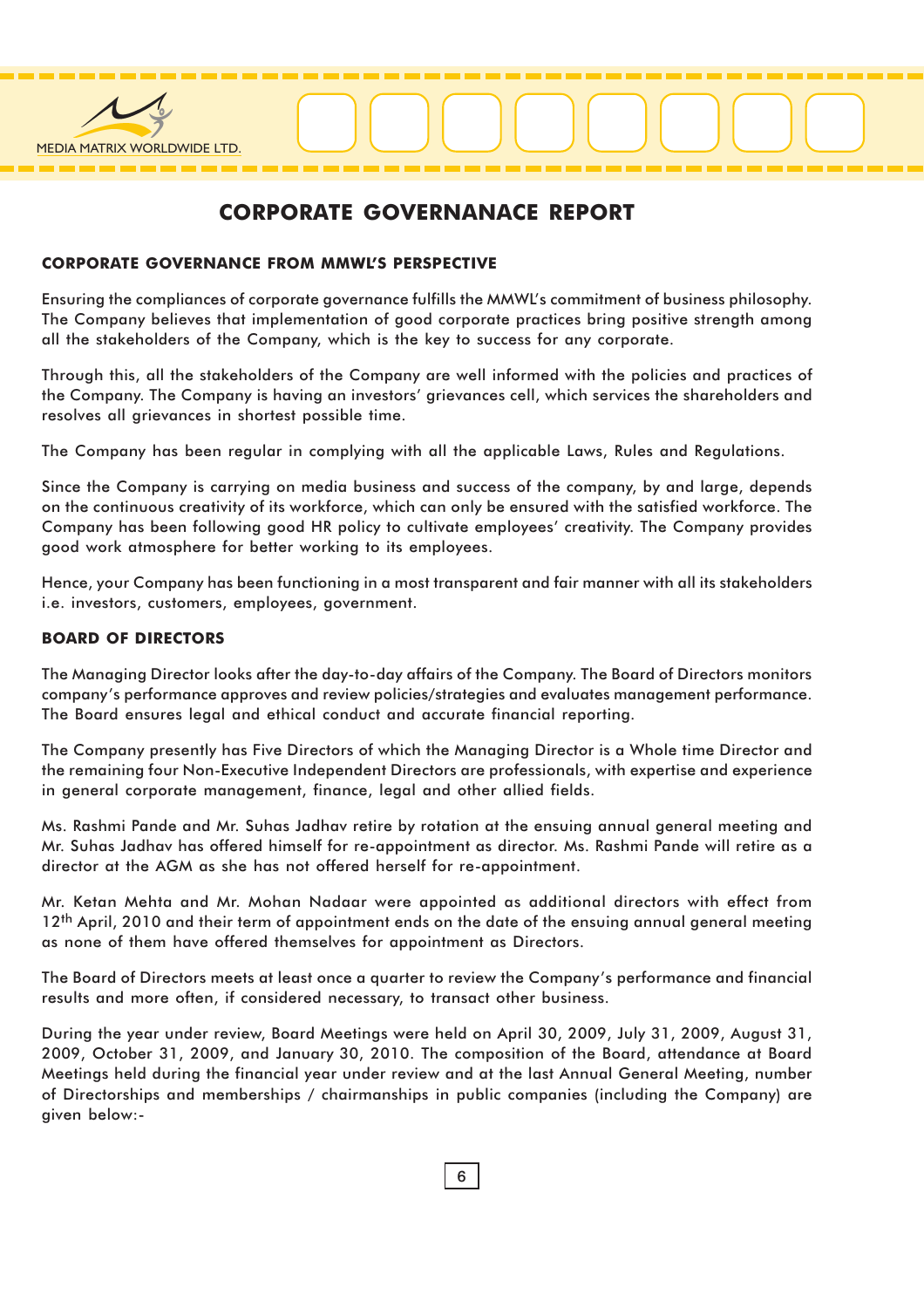

#### A. Constitution of the Board and their Attendance at the Board Meeting.

| Name of the                    | Category                      | FY 2009-10<br>Attendance at |                    | As on 31.3.2010         |                         |                                               |
|--------------------------------|-------------------------------|-----------------------------|--------------------|-------------------------|-------------------------|-----------------------------------------------|
| <b>Director</b>                |                               | Board<br>Meetings           | Last<br><b>AGM</b> | No. of<br>Directorships |                         | <b>Committee positions</b><br>Member Chairman |
| Mrs. Priyanka<br>Vedmehta      | Executive<br>Chairman         | 5                           | Yes                | 5                       | $\overline{2}$          | $\overline{2}$                                |
| Mrs. Rashmi Pande              | Non-Executive,<br>Independent |                             | <b>No</b>          |                         | 3                       | None                                          |
| Mr. Vikas Desai*               | Non-Executive,<br>Independent | Nil                         | <b>No</b>          | $\overline{2}$          | $\overline{\mathbf{4}}$ |                                               |
| Mrs. Mona Mehta*               | Non-Executive,<br>Independent | 3                           | <b>Yes</b>         |                         | 3                       |                                               |
| Mr. Suhas Jadhav               | Non-Executive,<br>Independent | 5                           | Yes                | Nil                     | None                    | None                                          |
| Mr. Deepak Doshi               | Non-Executive,<br>Independent | $\overline{\mathbf{A}}$     | <b>Yes</b>         | $\overline{2}$          | None                    | None                                          |
| Mr. Mendalu<br>Chaitanya Naidu | Non-Executive,<br>Independent | $\boldsymbol{4}$            | No                 | $\overline{2}$          | None                    | None                                          |

\* Retired at the AGM held on 29.09.2009.

#### BOARD PROCEDURE

A detailed Agenda is sent to each Director in advance of Board and Committee meetings. The Managing Director briefs the Board at every meeting on the overall performance of the Company. The Board also reviews:

- ✦ Annual operating and capital expenditure budgets
- ✦ Strategy and business plans
- ✦ Adoption of quarterly/half yearly/annual results
- ✦ Investment and exposure limits
- ✦ Compliance with statutory / regulatory requirements

#### AUDIT COMMITTEE

The Audit Committee was constituted in the year 2001 in accordance with the requirements of Clause 49 of the Listing Agreement, with qualified independent members of the Board of Directors of the Company. The broad terms of reference of the Audit Committee include overseeing the Company's financial reporting process, recommending the appointment and removal of external auditors, reviewing with management the annual financial statements, financial and risk management policies, adequacy of internal control systems and internal audit functions. The Audit Committee comprised of 3 Non-Executive Directors namely Mr. Suhas Jadhav, Mr. Deepak Doshi and Mr. Chaitanya Naidu, with the statutory auditors as invitees.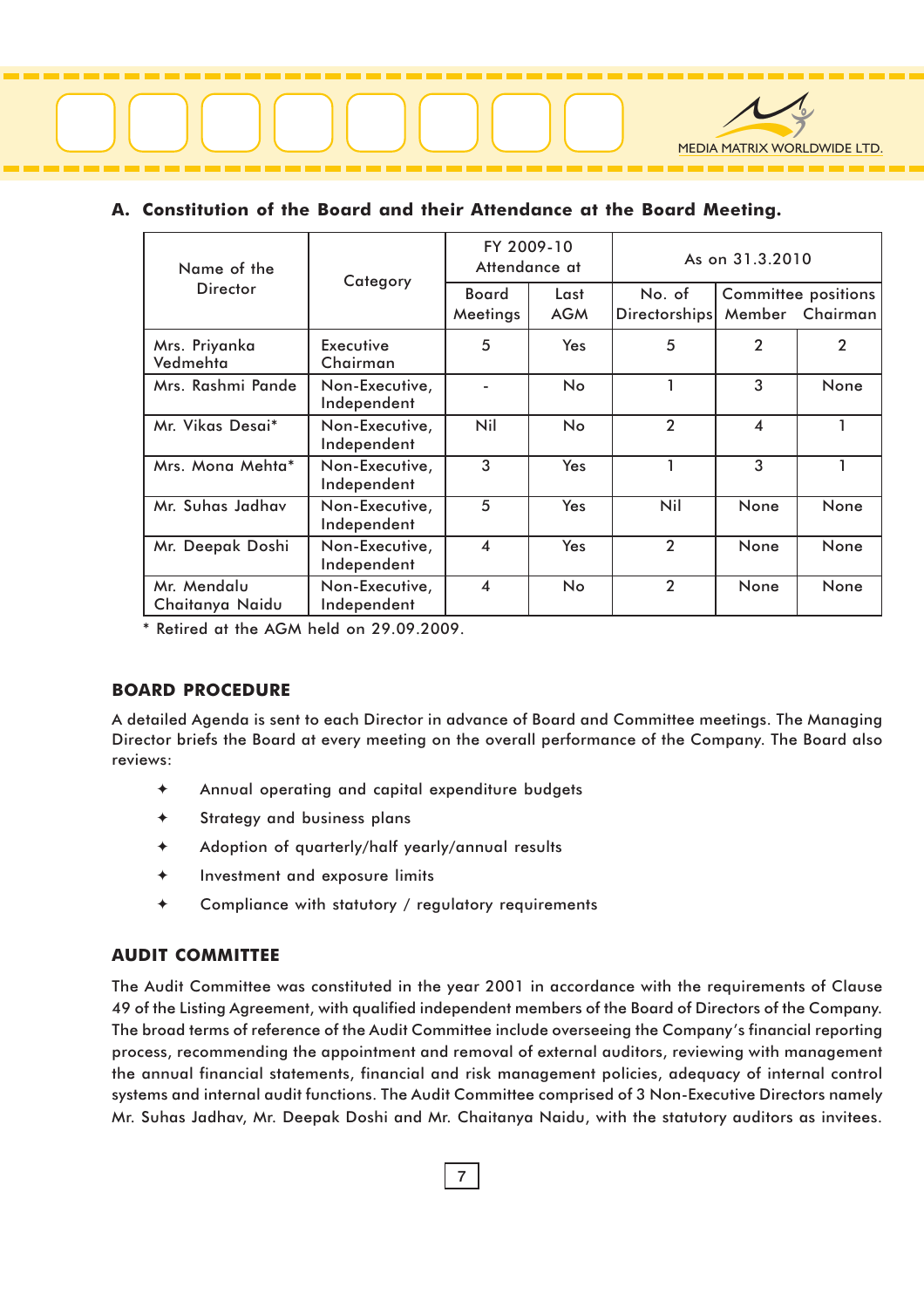

The Chairman of the Committee is Mr. Suhas Jadhav a Non-Executive Independent Director, 5 Audit Committee Meetings were held during the period 1st April, 2009 to 31st March, 2010 on the following dates, 30<sup>th</sup> April, 2009, 31st July, 2009, 31st August, 2009, 31st October, 2009 and 30<sup>th</sup> January, 2010. The attendance of the Committee Members is as under:

| Composition of the<br>Mr. Suhas Jadhav<br><b>Audit Committee</b><br>Chairman |  | Mr. Deepak Doshi<br>Member | Mr. Chaitanya<br>Naidu |  |
|------------------------------------------------------------------------------|--|----------------------------|------------------------|--|
| No. of Meeting Attended                                                      |  |                            |                        |  |

The Chairman of the Audit Committee was also present at the last Annual General Meeting of the Company.

#### REMUNERATION COMMITTEE

The Remuneration payable to the Managing Director, is decided by the Remuneration Committee of the Company. It comprises of 3 Independent Directors Mr. Suhas Jadhav, Chairman, Mr. Deepak Doshi and Mr. Chaitanya Naidu.

#### INVESTORS' GRIEVANCE COMMITTEE

The Company has constituted an Investor's Grievance Committee in accordance with the requirements of Clause 49 of the Listing Agreement. The Committee's objective is attending to investor's complaints pertaining to transfers/transmission of shares, non-receipt of dividend/interest, and any other related matters. It functions under Mrs. Priyanka Vedmehta, Chairperson, Mr. Suhas Jadhav and Mr. Deepak Doshi and Mr. Anil Maheshwari as Compliance Officer.

#### Status of Complaints for the period 1st April 2009 to 31st March 2010

| 1. | Number of Complaints received from the investors comprising of<br>Non-receipt of Dividend, Non-receipt of securities sent for transfer<br>and transmission, complaints received from SEBI etc. | Nil |
|----|------------------------------------------------------------------------------------------------------------------------------------------------------------------------------------------------|-----|
| 2. | Number of complaints resolved                                                                                                                                                                  | Nil |
| 3. | Complaints Pending as at 31st March, 2010                                                                                                                                                      | Nil |
| 4. | Number of Share transfers pending for approval as at 31st March, 2010                                                                                                                          | Nil |

#### COMMITTEE OF DIRECTORS

In addition to the above Committees, the Board has constituted the following Committees:-

1. Finance Committee of Directors to look into matters pertaining to finance and banking transactions, granting power of attorneys, property matters, to review capital expenditure, budgets, long term business strategies and organizational structure of the company and other day-to-day operations of the Company. The Committee comprises of Mrs. Priyanka Ved, Chairperson, Mr. Suhas Jadhav and Mr. Deepak Doshi. During the year under review, 2 Finance Committee Meetings were held wherein all the members of the Finance Committee were present.

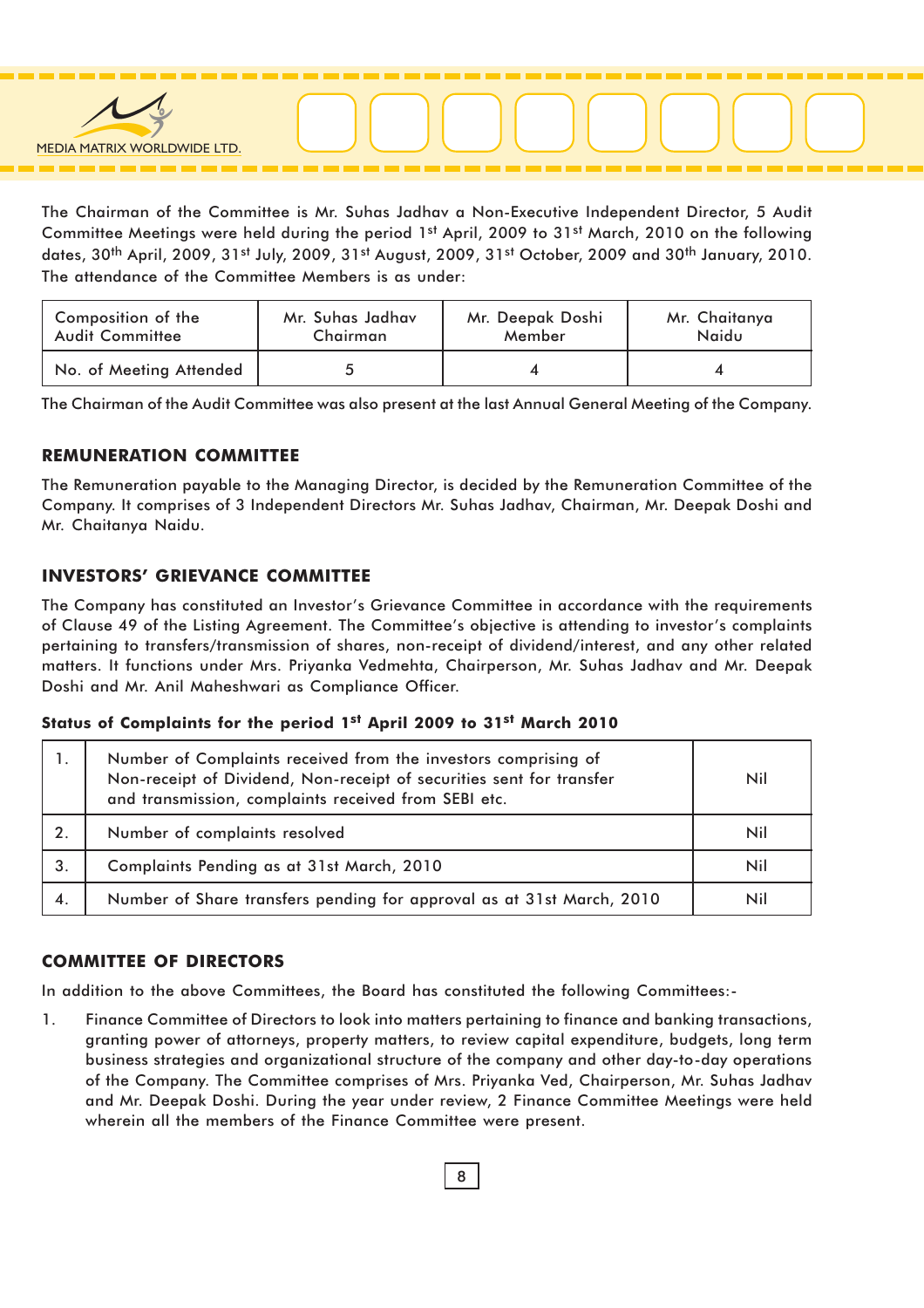

#### ANNUAL GENERAL MEETINGS

Location and time of General Meetings:

| Year      | <b>Type</b> | <b>Date of AGM</b> | <b>Venue</b>             | <b>Time</b>  |
|-----------|-------------|--------------------|--------------------------|--------------|
| 2008-2009 | <b>AGM</b>  | September 29, 2009 | Registered office        | 10.30 a.m.   |
| 2007-2008 | <b>AGM</b>  | September 29, 2008 | <b>Registered Office</b> | $10.30$ a.m. |
| 2006-2007 | <b>AGM</b>  | September 27, 2007 | <b>Registered Office</b> | $10.30$ a.m. |

All ordinary and special resolutions moved at the last Annual General Meeting were passed by show of hands by requisite majority of members attending the meeting and no resolutions were required to be passed by Postal Ballot.

#### DISCLOSURES

- A) The transactions with related parties, if any, has been disclosed in the note no. 8 of the notes to accounts, in schedule 14 to the financial statement.
- B) The Company has complied with various rules and regulations prescribed by Stock Exchange, Securities and Exchange Board of India or any other statutory authority relating to the capital markets during the last three years. No penalties or strictures have been imposed by them on the Company.

#### MEANS OF COMMUNICATIONS

| Quarterly and half yearly results                                                                                                 | Published in English & Regional News Paper |
|-----------------------------------------------------------------------------------------------------------------------------------|--------------------------------------------|
| Website, where also displayed                                                                                                     | www.mediamatrixworldwide.com               |
| Whether it also displays official news releases;  <br>and the presentations made to institutional<br>investors or to the analysts | Yes                                        |

#### GENERAL INFORMATION FOR MEMBERS

#### Annual General Meeting:

- Date and Time : September 29, 2010 at 10.30 a.m. Venue : 203-204, Sagarika Aptt., Opp. Hotel Ramada Palmgroove, Juhu Tara Road, Juhu, Mumbai – 400 049
- ▲ Dividend Payment Date : The Directors have not recommended any dividend on Equity Shares for the financial year 2009-2010.

Date of Book Closure: 27<sup>th</sup> September 2010 to 29<sup>th</sup> September 2010 (inclusive both days).

Financial Calendar : Financial reporting for the quarter ending September 30, 2010 - End October 2010 Financial reporting for the quarter ending December 31, 2010 - End January 2011 Financial reporting for the quarter ending March 31, 2011 - End April 2011 Financial reporting for the quarter ending June 30, 2011 - End July 2011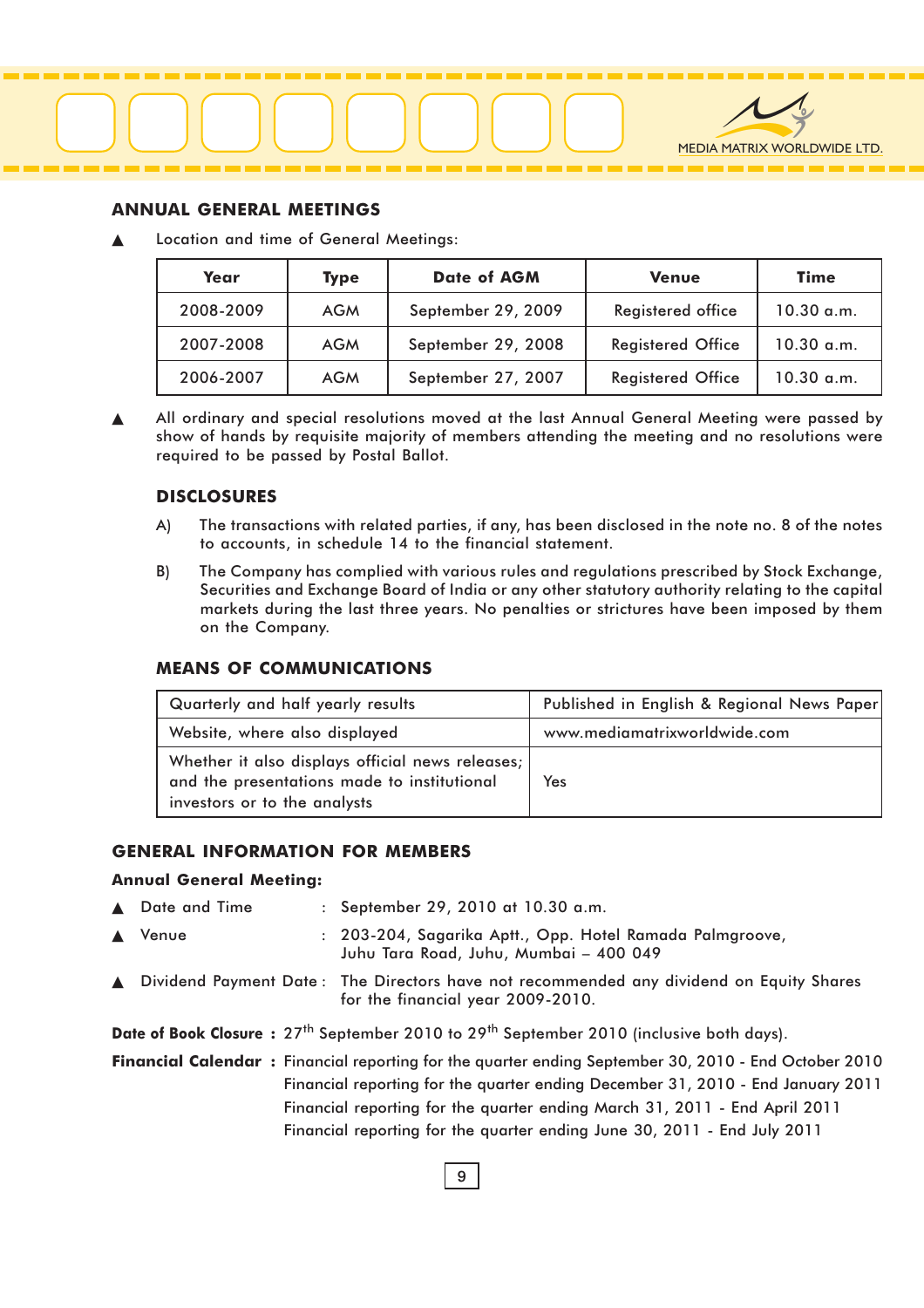

#### ▲ Listing:

The Stock Exchange on which the Company's securities are listed and the Company's Stock Code is given below:

Bombay Stock Exchange Limited Scrip Code - 512267 Phiroze Jeejeebhoy Towers, Dalal Street, Mumbai – 400 001

#### **Market Information:**

Market Price data – monthly high/low and trading volumes during the last financial year on the BSE /depicting liquidity of the Company's Ordinary Shares on the said exchanges is given hereunder:-

#### For the period: April 2009 to March 2010

| Month     |      | Open<br><b>Price</b> | <b>High</b><br><b>Price</b> | Low<br><b>Price</b> | <b>Close</b><br><b>Price</b> | No. of<br><b>Shares</b> |       | No. of<br><b>Trades</b> | <b>Total</b><br>Turnover | <i>*Spread</i><br>(Rs.) |  |
|-----------|------|----------------------|-----------------------------|---------------------|------------------------------|-------------------------|-------|-------------------------|--------------------------|-------------------------|--|
|           |      |                      |                             |                     |                              |                         |       | (Rs.)                   | H-L                      | $C-O$                   |  |
| April     | 2009 | 5.59                 | 6.27                        | 5.09                | 5.93                         | 6,49,819                | 853   | 37,38,056               | 1.18                     | 0.34                    |  |
| May       | 2009 | 6                    | 6.49                        | 4.55                | 5.85                         | 5,36,640                | 541   | 31,90,313               | 1.94                     | $-0.15$                 |  |
| June      | 2009 | 6.09                 | 6.09                        | 4.3                 | 4.32                         | 4,67,347                | 401   | 24,64,865               | 1.79                     | $-1.77$                 |  |
| July      | 2009 | 4.5                  | 5.33                        | 4                   | 4.8                          | 36,904                  | 170   | 1,74,972                | 1.33                     | 0.3                     |  |
| August    | 2009 | 4.6                  | 5.1                         | 4                   | 4.39                         | 38,599                  | 151   | 1,70,957                | 1.1                      | $-0.21$                 |  |
| September | 2009 | 4.5                  | 6.2                         | 4                   | 5.73                         | 6,43,107                | 611   | 34,26,169               | 2.2                      | 1.23                    |  |
| October   | 2009 | 5.5                  | 5.84                        | 4.11                | 4.11                         | 95,455                  | 346   | 4,75,979                | 1.73                     | $-1.39$                 |  |
| November  | 2009 | 4.11                 | 6.29                        | 3.95                | 5.29                         | 1,41,431                | 305   | 7,62,327                | 2.34                     | 1.18                    |  |
| December  | 2009 | 5.48                 | 5.98                        | 4.76                | 4.91                         | 1,67,315                | 140   | 9,43,601                | 1.22                     | $-0.57$                 |  |
| January   | 2010 | 4.9                  | 6.75                        | 4.85                | 5.63                         | 9,01,098                | 366   | 53,65,184               | 1.9                      | 0.73                    |  |
| February  | 2010 | 5.91                 | 6.7                         | 5.14                | 6.57                         | 12,44,667               | 714   | 77,38,634               | 1.56                     | 0.66                    |  |
| March     | 2010 | 6.61                 | 6.74                        | 4.9                 | 5.41                         | 46,25,083               | 1,332 | 2,76,41,158             | 1.84                     | $-1.2$                  |  |

Scrip Code: 512267 Company: MEDIA MATRIX For the Period: April 2009 to March 2010

#### **Registrar and Transfer Agents:**

Members are requested to correspond with the Company's Registrar & Transfer Agents – Sharex India Pvt. Ltd. quoting their folio no. or Client ID. Your Company's Shares are covered under compulsory dematerialization list and are transferable through the depository system. Your correspondence address for purpose:

Unit – 1, Luthra Ind. Premises Fax: 022-2264 1349 Safed Pool, Andheri Kurla Road, Andheri (East), Mumbai – 400 072

Sharex India Pvt. Ltd. Tel.: 022-2264 1376 / 2270 2485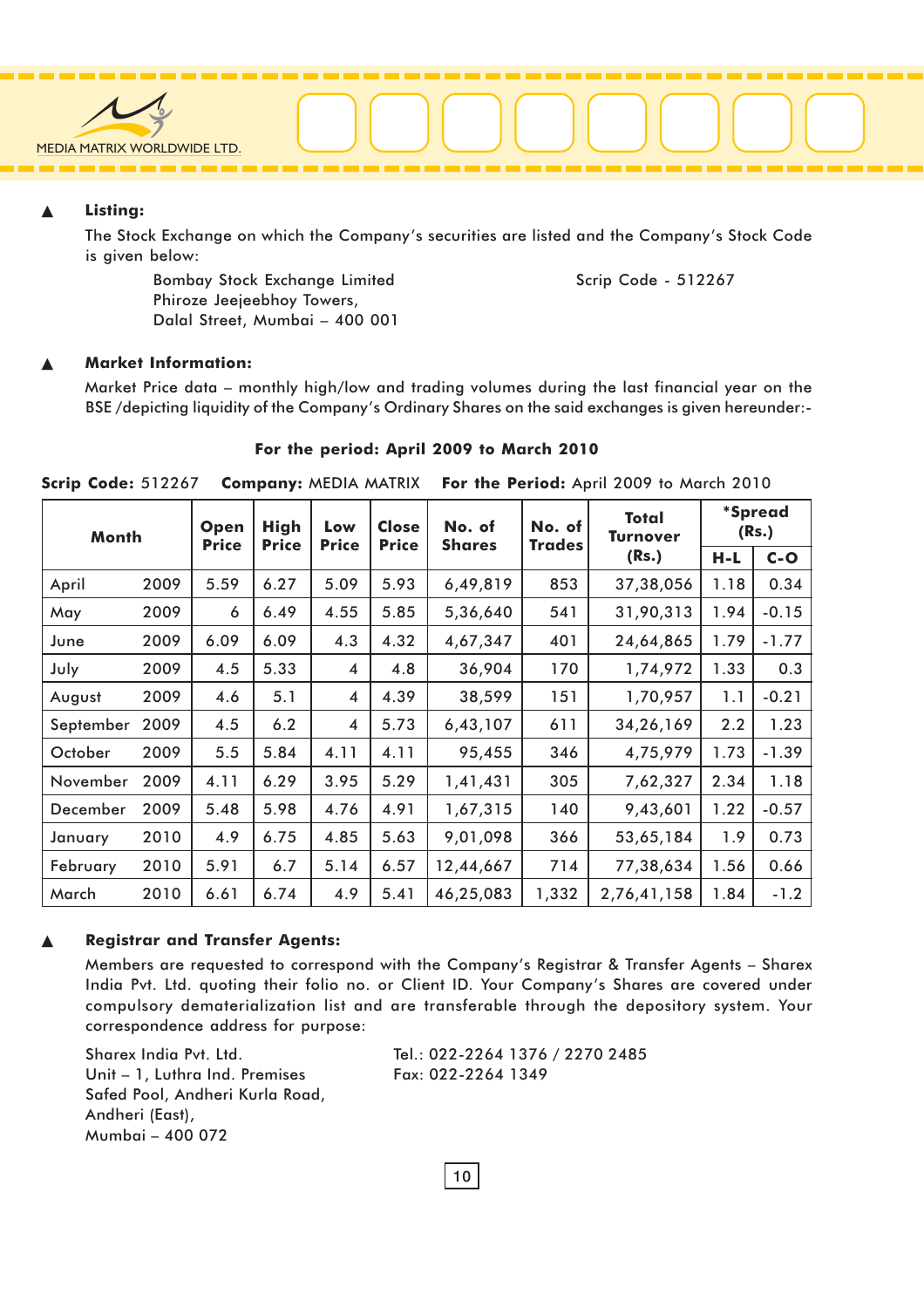# MEDIA MATRIX WORLDWIDE LTD.

#### **Share Transfer system:**

Shares lodged for transfer at the Registrar's address are normally processed within 15 days from the date of lodgement, if the documents are clear in all respect. All requests for dematerialization of shares are processed and the confirmation is given to the depositories within 15 days. Senior Executives of the Company are empowered to approve transfer of shares. Grievance received from Members and other miscellaneous correspondence on change of address, mandates, etc. are processed by the Registrars within 30 days.

|                                                          | As on March 31, 2010 |       |  |
|----------------------------------------------------------|----------------------|-------|--|
| <b>Category</b>                                          | <b>No. of Shares</b> | $\%$  |  |
| Individuals                                              | 13894637             | 17.18 |  |
| Non-promoter Companies,<br>Mutual Funds & Trusts         | 46130555             | 57.05 |  |
| Directors and relatives and<br><b>Promoter Companies</b> | 20621689             | 25.50 |  |
| Government & Public Financial Institutions               |                      |       |  |
| <b>Clearing Members</b>                                  | 102008               | 0.13  |  |
| <b>NRIs</b>                                              | 116111               | 0.14  |  |

#### Shareholding Pattern as on March 31, 2010 :

#### Dematerialization of shares:

As on March 31, 2010, Electronic holding by members comprises of 75.27% of the paid up Ordinary Share Capital of the Company held through the National Securities Depository Limited (68.96%) and Central Depository Securities (India) Limited (6.31%).

- Plant Location : Not Applicable
- Address for Correspondence : 203-204, Sagarika Apartment, Opp. Hotel Ramada Palmgroove, Juhu Tara Road, Juhu Mumbai – 400 049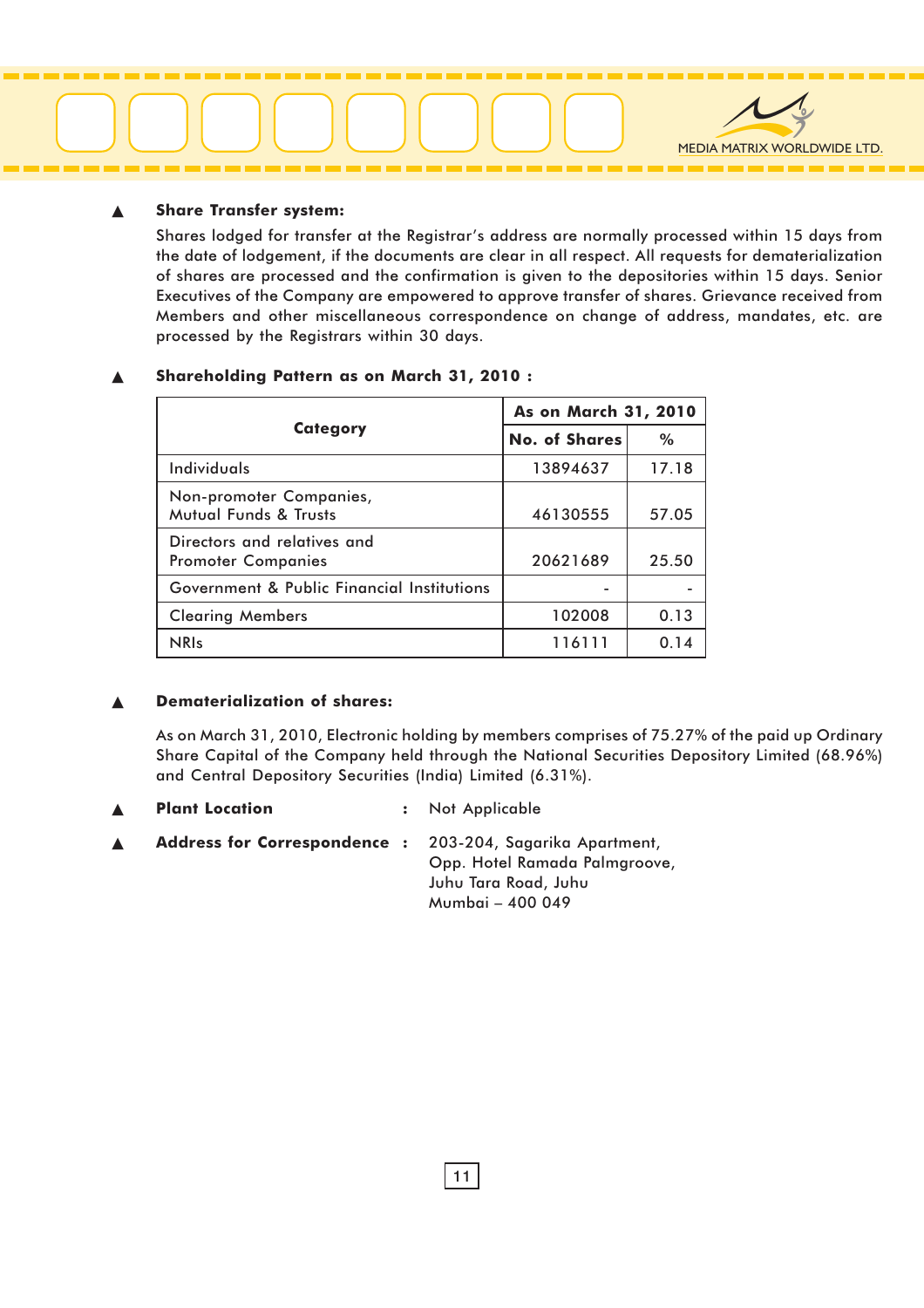

### **CERTIFICATE**

#### TO THE MEMBERS OF MEDIA MATRIX WORLDWIDE LIMITED

WE HAVE EXAMINED THE COMPLIANCE OF THE CONDITIONS OF Corporate Governance by Media Matrix Worldwide Limited, for the year ended on March 31, 2010, as stipulated in Clause 49 of the Listing Agreement of the said Company with the stock exchanges.

The compliance of the conditions of Corporate Governance is the responsibility of the management. Our examination has been limited to a review of the procedures and implementations thereof, adopted by the Company for ensuring compliance with the conditions of Corporate Governance as stipulated in the said clause. It is neither an audit nor an expression of opinion of the financial statement of the Company.

In our opinion and to the best of our information and according to the explanations given to us, and the representation made by the Directors and the management, we certify that the Company has complied with the conditions of Corporate Governance as stipulated in clause 49 of the above mentioned Listing Agreement.

As required by the Guidance Note issued by the Institute of Chartered Accountants of India we have to state that based on the report given by the Registrar & Transfer Agent of the company to the Grievance Committee, as on March 31, 2010 there were no investor grievance matters against the Company remaining unattended/pending for more than 30 days.

We further state that such compliance is neither an assurance as to the future viability of the Company nor of the efficiency or effectiveness with which the management has conducted the affairs of the Company.

> For N. S. BHATT & CO. Chartered Accountants

N. S. BHATT (Proprietor) Membership no. 10149 Firm Registration No: 101342W

PLACE : Mumbai DATE : 3rd September, 2010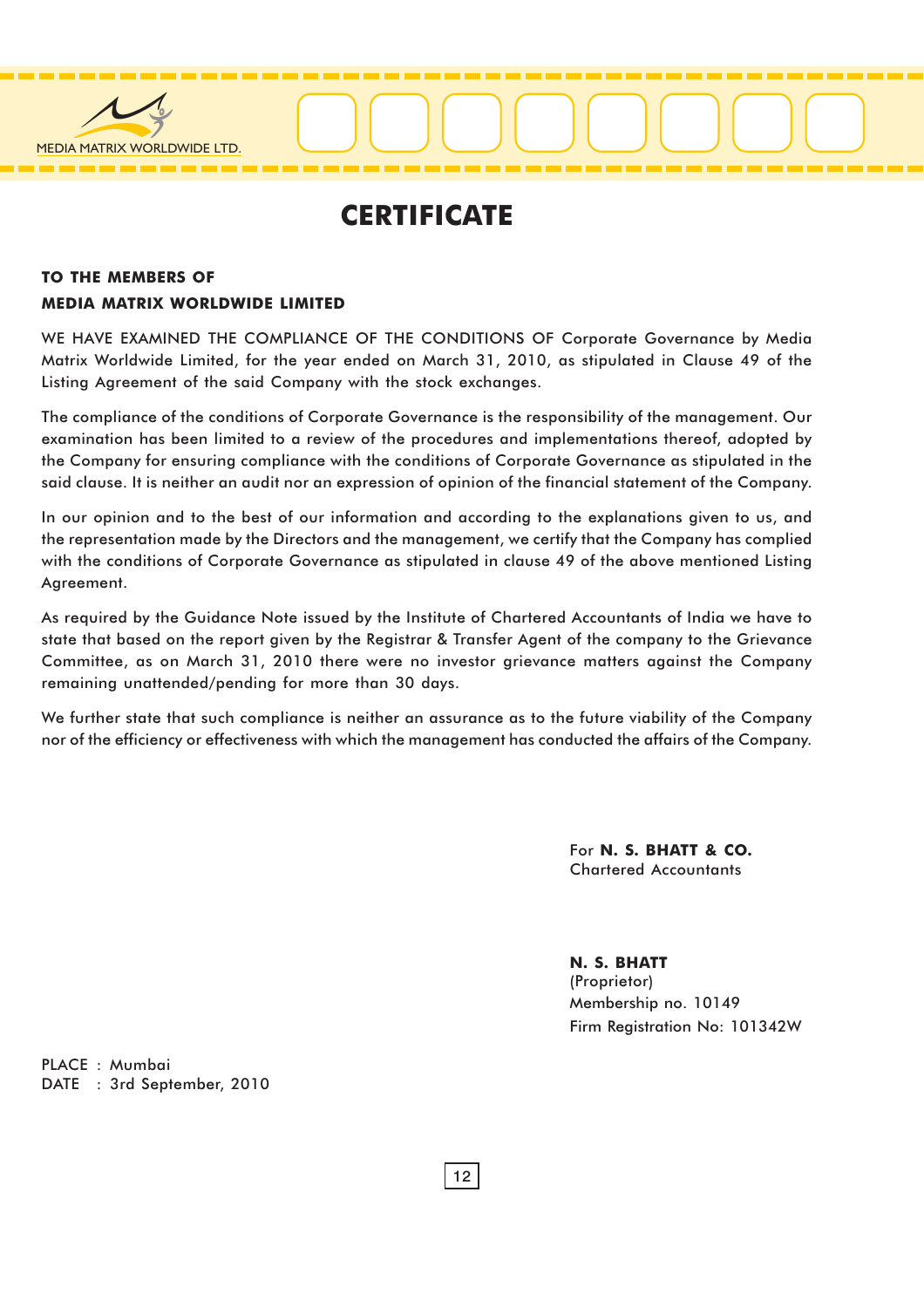# MEDIA MATRIX WORLDWIDE LTD.

#### MANAGEMENT' DISCUSSION AND ANALYSIS 2009-2010

The Company is planning to diversify into Alternate Energy generation, Green Energy Portfolio & E waste management and is in discussion with multiple global partners for joint ventures and technology tie ups to leverage on the selected portfolio.

The company has identified Clean Development Mechanism & E Waste management has a trusted area to enter and has decided to change its name from Media Matrix World Wide Limited to New Earth Alternate Technology Limited or NEAT in Short.

In the recent times dynamic growth of Media Market has seen National and international players entering the arena, with risk reward ratio very high these players have the financial muscle to sail through. This kind of complex situation creates a vacuum for companies like us to sustain the operations thus during the review company decided not to plunge our resources into the high volatile market of movie productions etc.

Thus the company is focussing mainly into the new found Green Energy & E Waste verticals. The vision is to setup a state of the art E Waste management facility in Nasik with Technical collaborations from foreign partners. In terms of Green Energy Company the Company is also aggressively pursuing the intentions of setting up of thin Film based solar Photovoltaic Manufacturing Facility. With Solar Energy Industry booming NEAT envisages to be an active player in solar PV rollouts in India and elsewhere. More than 270 Million USD worth of projects has been clear by Government of India into Renewable Energy Source Particularly Solar energy to be completed by March 2012.

We target revenue of 25 Million USE in next one year in product Sales and Approx 5 Million USD in Service.

Company is in the Process of Exiting the Entertainment business.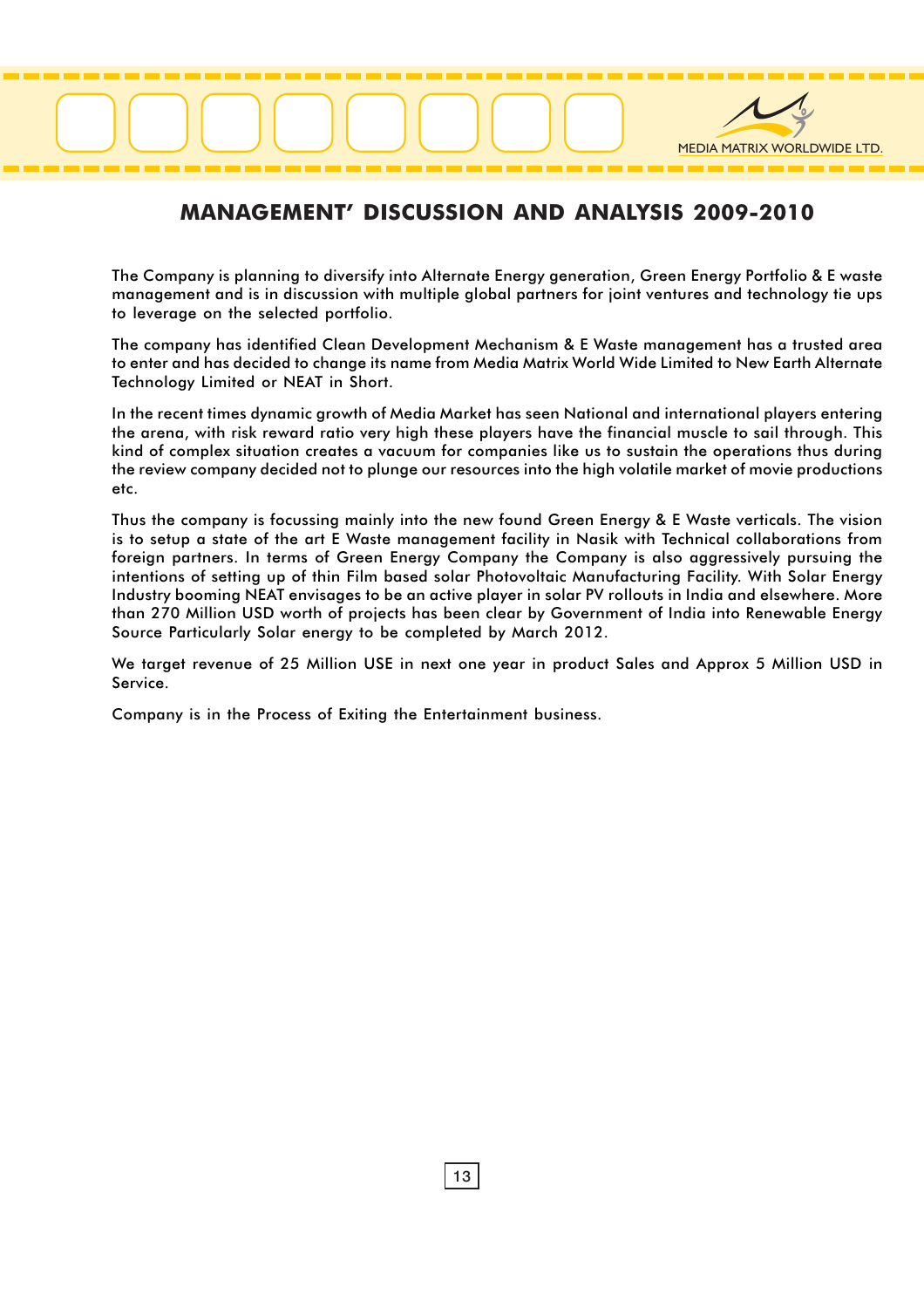

#### AUDITORS' REPORT

To, The Members of M/s. Media Matrix Worldwide Ltd. Mumbai.

- 1. We have audited the attached Balance Sheet of M/s. Media Matrix Worldwide Ltd. as at 31st March 2010 and also the annexed Profit and Loss Account and Cash Flow Statement of the Company for the year ended on that date which we have signed under reference to this report. These Financial Statements are the responsibility of the Company's management. Our responsibility is to express an opinion on these financial statements based on our audit.
- 2. We conducted our audit in accordance with auditing standards generally accepted in India. Those Standards require that we plan and perform the audit to obtain reasonable assurance about whether the financial statements are free of material misstatement. An audit includes examining, on a test basis, evidence supporting the amounts and disclosures in the financial statements. An audit also includes assessing the accounting principles used and significant estimates made by management, as well as evaluating the overall financial statement presentation. We believe that our audit provides a reasonable basis for our opinion.
- 3. As required by the Companies (Auditor's Report) Order, 2003 (hereinafter referred to as the 'Order') issued by the Central Government of India in terms of sub-section (4A) of Section 227 of the Companies Act, 1956, we enclose in the Annexure, a statement on the matters specified in the paragraphs 4 and 5 of the said Order. Further to our comments in the Annexure referred to in paragraph 3 above and subject to the Notes to Accounts, We report that;
	- a) We have obtained all the information and explanations, which to the best of our knowledge and belief were necessary for the purposes of our audit.
	- b) In our opinion, proper Books of account as required by law have been kept by the company so far as appears from our examination of such books;
	- c) The Balance Sheet, Profit and Loss Account and Cash Flow statement dealt with this report are in agreement with the books of account.
	- d) In our opinion, the Balance Sheet and Profit & Loss Account and Cash Flow Statement dealt with by this report comply with the Accounting Standards referred in section 211(3C) of the Companies Act, 1956.
	- e) On the basis of written representations received from the directors and taken on record by the Board of Directors, none of the Directors is disqualified as on March 31, 2010 from being appointed as director in terms of clause (g) of sub section (1) of section 274 of the Companies Act, 1956;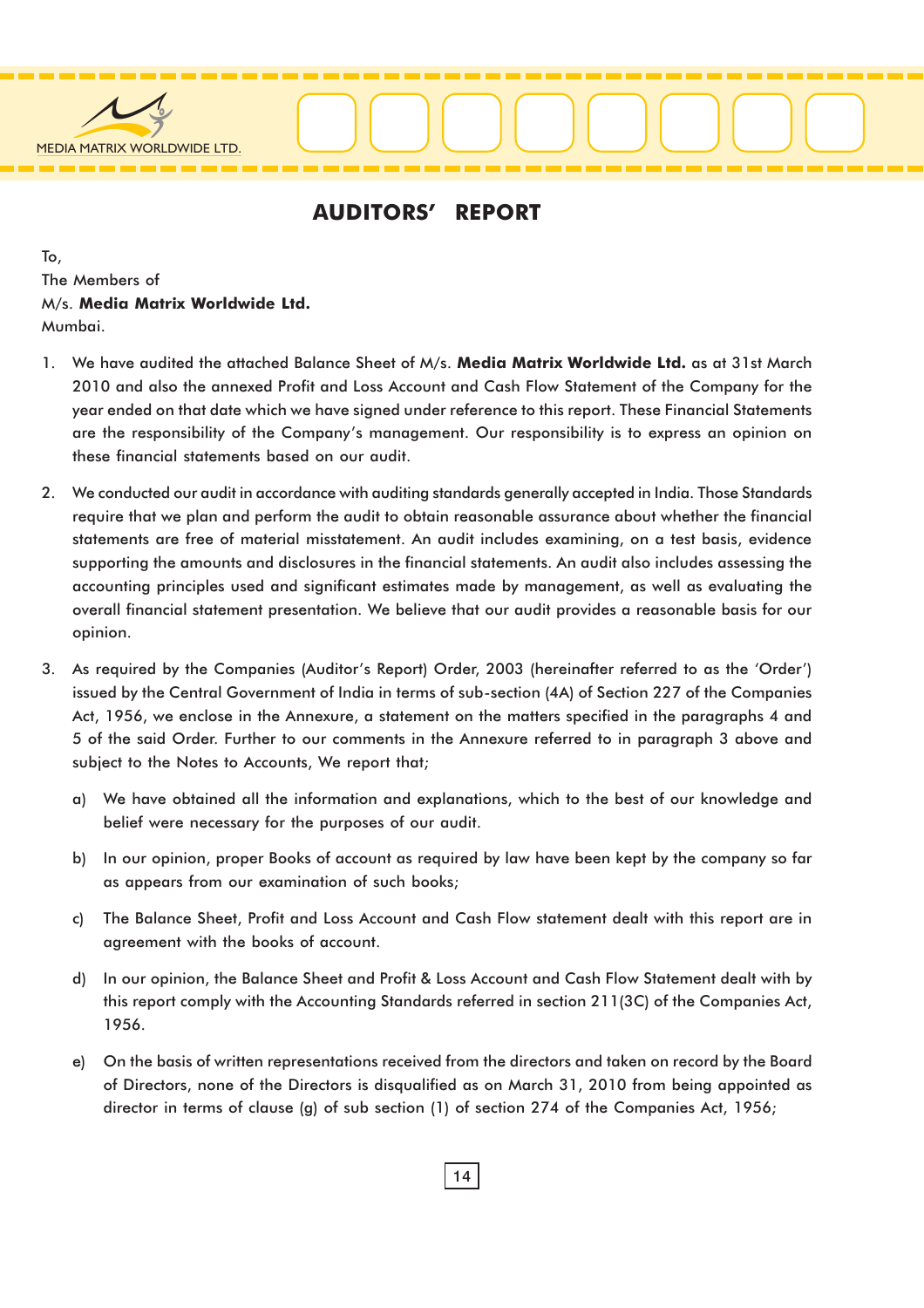

- f) In our opinion and to the best of our information and according to the explanations given to us, the said accounts read with the significant accounting policies and notes thereon give the information required by the Companies Act, 1956: in the manner so required and give a true and fair view in conformity with the accounting principles generally accepted in India
	- I. In the case of the Balance Sheet, of the state of affairs of the Company as at 31st March 2010.
	- II. In the case of the Profit and Loss Account, of the Profit of the Company for the year ended on that date.
	- III. In the case of the Cash Flow Statement, of the cash flows of the Company for the year ended on that date.

For N. S. BHATT & CO. Chartered Accountants

N. S. BHATT (Proprietor) Membership no. 10149 Firm Registration No: 101342W

PLACE : Mumbai DATE : 3rd September, 2010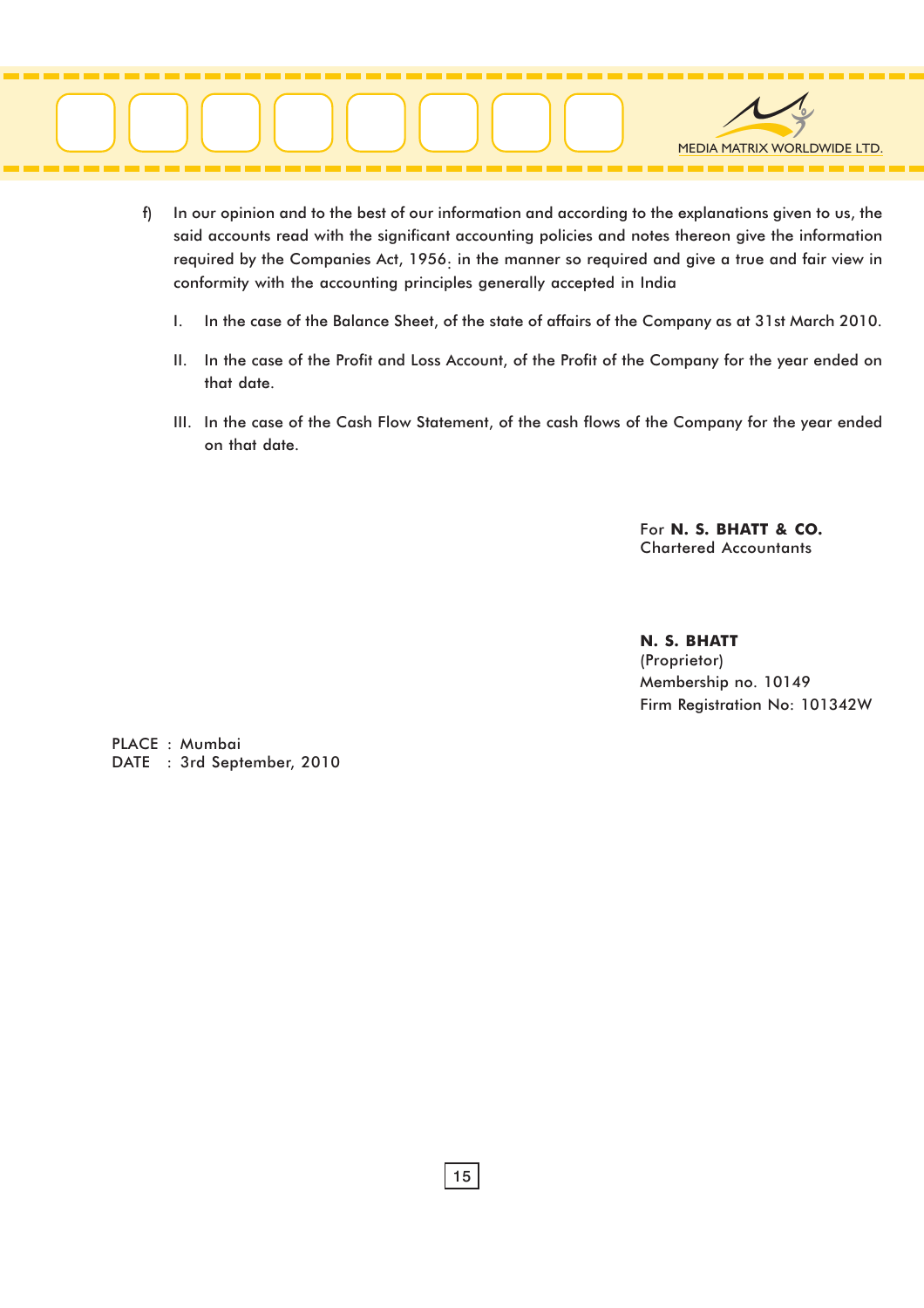

#### ANNEXURE

- I a) The Company has maintained proper records showing full particulars including quantitative details and situations of its Fixed Assets.
	- b) All the assets have not been physically verified by the management during the year but there is a regular programme of verification which, in our opinion, is reasonable having regard to the size of the company and the nature of its assets. No material discrepancies were noticed on such verification.
	- c) During the year Company has not disposed off any Fixed Assets.
- II a) The inventory has been physically verified by the management during the year. In our opinion, the frequency of verification is reasonable.
	- b) In our opinion, the procedures of physical verification of inventory followed by the management are reasonable and adequate in relation to the size of the Company and the natural of its business.
	- c) On the basis of our examination of the inventory records, in our opinion, the Company is maintaining proper records on inventory. The discrepancies noticed on physical verification of inventory as compared to book records were not material.
- III As per the information and explanation given to us, the company has neither granted nor taken any loans, secured or unsecured, to any companies, firms or other parties covered in the register maintained under section 301 of the Companies Act, 1956. Except the unsecured loans taken of Rs.2,36,45,907/ - (Maximum Outstanding 2,55,77,154/-) from Mr. Anil B Vedmehta, Rs.3,03,88,541/- (Maximum Outstanding 3,12,07,569/-)from Ms Mobile Telecommunication Limited, Rs. Rs.18,20,001/- (Maximum Outstanding 18,20,001/-) from Ms Quantum e Services Pvt. Ltd and Rs. 16,80,000/-(Maximum Outstanding 16,80,000/-) from Proximus Knowledge and Technologies Pvt. Ltd.
- IV In our opinion and according to the information and explanations given to us, there are adequate internal control procedures commensurate with the size of the Company and the nature of its business, for the purchase of inventory and Fixed Assets and for the sale of goods. During the course of our audit no major weaknesses has been noticed in the internal controls.
- V a) Based on the audit procedures applied by us and according to the information and explanations provided by the management, we are of the opinion that the transactions that need to be entered into the register maintained under section 301 have been so entered.
	- b) In our opinion and according to the information and explanations given to us, the transactions made in pursuance of contracts or arrangements entered in the register maintained under section 301 and exceeding the value of five lakhs rupees in respect of any party during the year have been made at prices which are reasonable having regard to prevailing market prices at the relevant time.
- VI The Company has not accepted any deposits from the public within the meaning of Section 58A and 58AA of the Companies Act, 1956 and the rules framed there under.
- VII The Company has no formal Internal Audit system commensurate with its size and nature of business.
- VIII According to the information and explanations given to us, the Central Government has not prescribed the maintenance of cost records under section 209 (1) (d) of the Companies Act, 1956 for the products of the company.
- IX a) As per the information and explanations given by the management, the company is not regular in depositing with the appropriate authorities, undisputed statutory dues including Income Tax,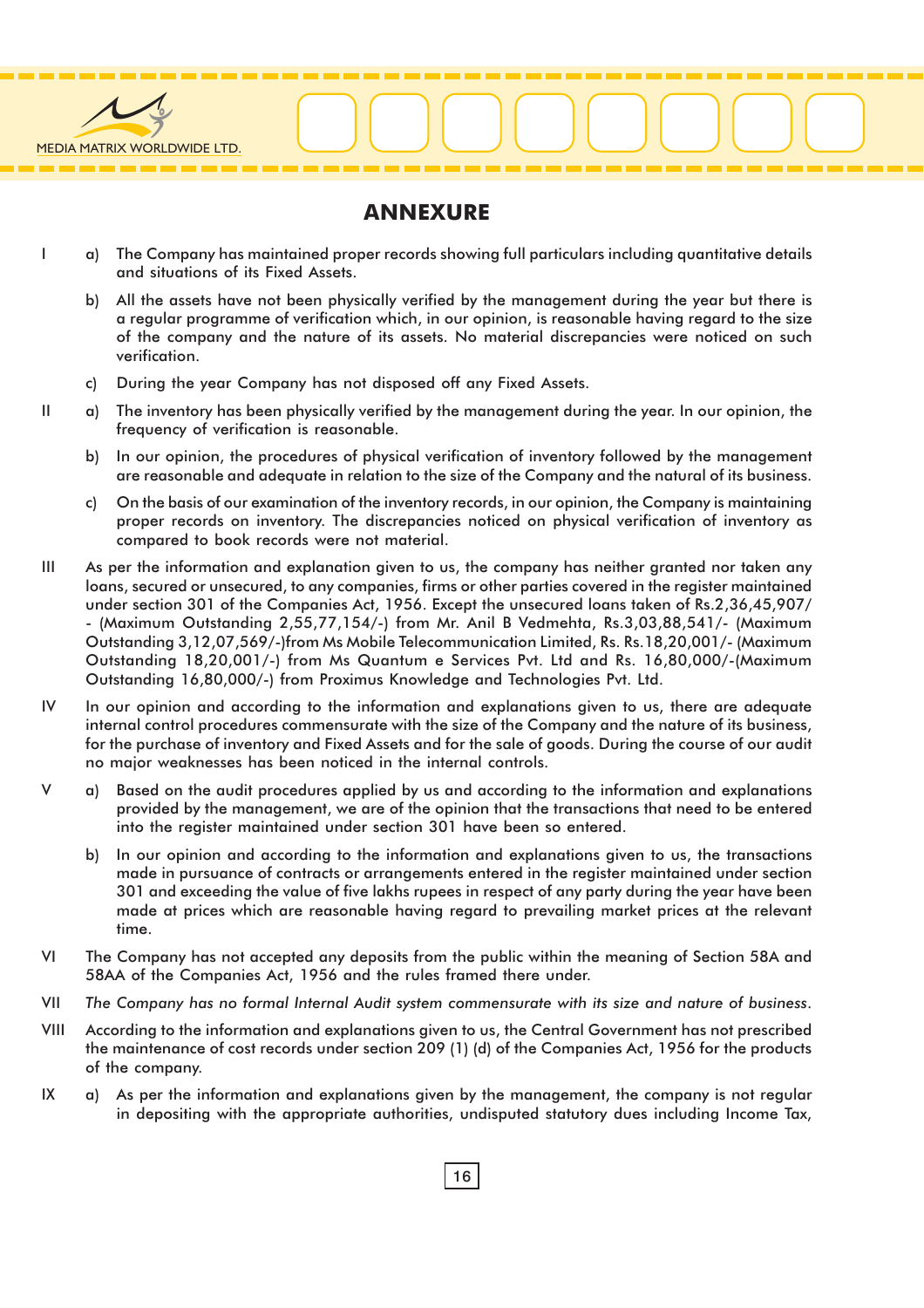# MEDIA MATRIX WORLDWIDE LTD.

Sales Tax, Wealth Tax, Provident Fund, Investor Education and Protection Fund, custom duty and other statutory dues applicable to it. According to the information and explanations given to us, there are no undisputed amounts payable in respect of such statutory dues, except income tax for assessment year, 2005-06 to 2007-08, Rs.508135/- and fringe benefit tax for assessment year 2006-07 to 2008-09 of Rs.2,13,493/- which has remained outstanding for more than six months as at 31st March, 2010.

- b) According to the information and explanation given to us, there are no dues of Sales Tax, Income Tax, Custom Duty, Wealth Tax, Excise Duty and Cess which have not been deposited on account of any dispute.
- X As per the information and explanations given to us, the Company has Accumulated losses of Rs 42,37,243/- As on 31<sup>st</sup> March, 2010 and the Company has not incurred any cash loss in the current year and in immediate preceding financial year.
- XI According to the records produced before us, the company has not taken loan from any financial institution or bank or on account of Debenture issue.
- XII As per the information and explanations given to us, the Company has not granted any loan and / or advances on the basis of security by way of pledge of shares, debentures and other securities.
- XIII The provision of special statue is not applicable to the Company as the Company is not a chit fund / nidhi / mutual benefit fund / society.
- XIV In our opinion, the Company is not dealing in or trading in shares, securities, debentures and other investments.
- XV According to the information and explanations given to us, the company has not given any guarantee for loans taken by others from banks and financial institutions.
- XVI In our opinion and according to the information and explanation given to us, the company has not taken any term loan during the year.
- XVII According to the information and explanations given to us, and on an overall examination of the Balance Sheet of the Company, we report that the funds raised on short – term basis have not been used for long – term investment and vice – versa.
- XVIII The Company has not made any preferential allotment of shares to parties and Companies covered in the Register maintained under section 301 during the year.
- XIX No debentures have been issued by the Company during the year.
- XX The Company has not raised money by public issues during the year.
- XXI Based on the audit procedures performed and information and explanation given by the management, we report that no fraud on or by the Company has been noticed or reported during the course of our audit.

For N. S. BHATT & CO. Chartered Accountants

N. S. BHATT (Proprietor) Membership no. 10149 Firm Registration No: 101342W

PLACE : Mumbai DATE : 3rd September, 2010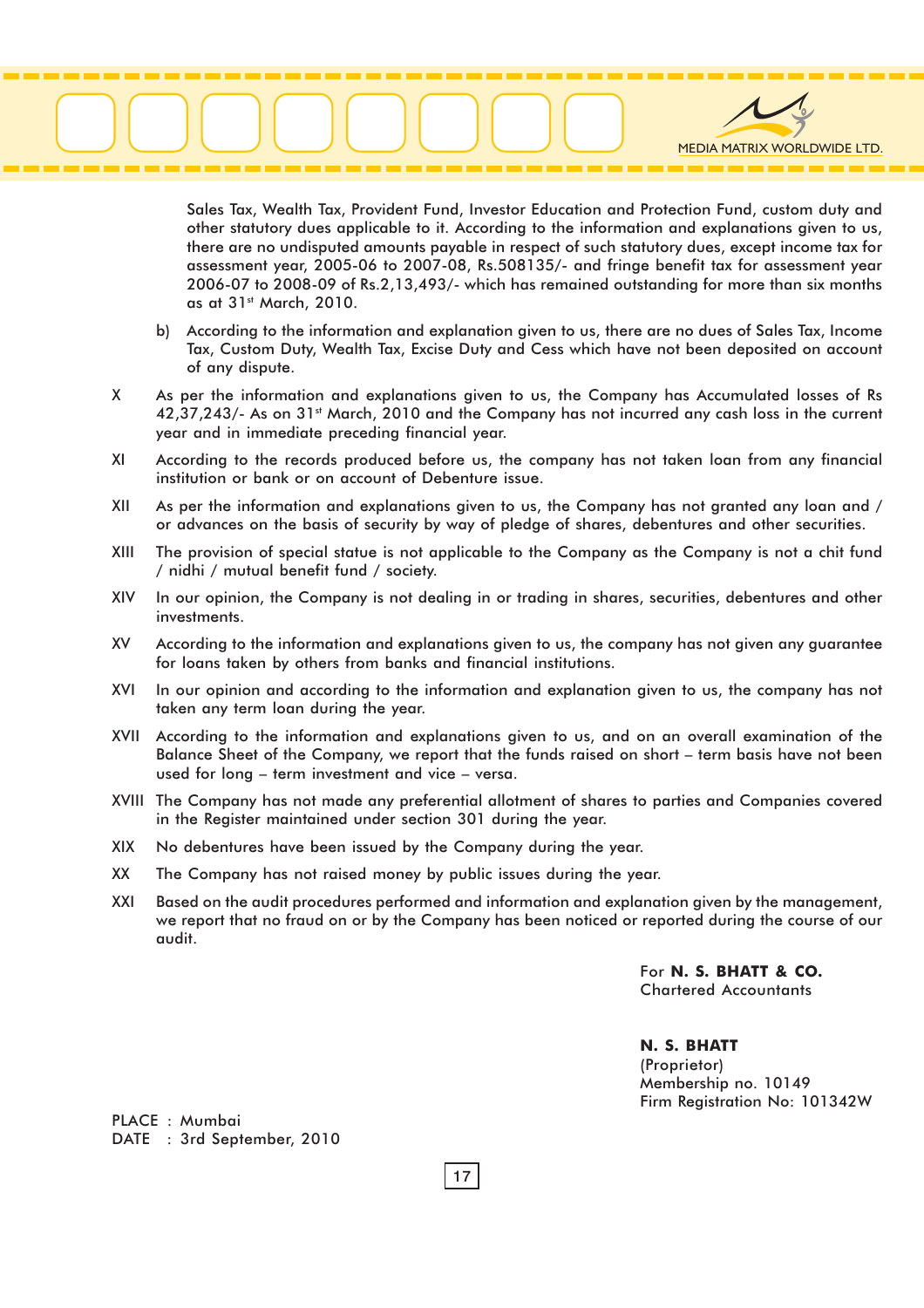

### BALANCE SHEET AS AT 31ST MARCH, 2010

|                                                                                         | <b>Schedule</b>         | As at<br>31.03.2010<br>(Rupees)             | As at<br>31.03.2009<br>(Rupees) |
|-----------------------------------------------------------------------------------------|-------------------------|---------------------------------------------|---------------------------------|
|                                                                                         |                         |                                             |                                 |
| <b>SOURCES OF FUNDS</b><br><b>Shareholders Funds</b>                                    |                         |                                             |                                 |
| <b>Share Capital</b>                                                                    | 1                       | 80,865,000                                  | 80,865,000                      |
| Reserves & Surplus                                                                      | $\overline{2}$          | 10,124,684                                  | 9,246,138                       |
|                                                                                         |                         | 90,989,684                                  | 90,111,138                      |
| <b>Loan Funds</b>                                                                       | 3                       | 57,994,448                                  | 68,016,894                      |
| <b>Deffered Tax Liability</b>                                                           |                         | 2,296,216                                   | 2,441,712                       |
|                                                                                         | <b>Total</b>            | 151,280,348                                 | 160,569,744                     |
| <b>APPLICATION OF FUNDS</b>                                                             |                         |                                             |                                 |
| <b>Fixed Assets</b>                                                                     | $\overline{\mathbf{4}}$ |                                             |                                 |
| Gross Block (At Cost)                                                                   |                         | 88,684,539                                  | 88,684,539                      |
| Less: Depreciation                                                                      |                         | 82,410,526                                  | 80,369,854                      |
| <b>Net Block</b>                                                                        |                         | 6,274,013                                   | 8,314,685                       |
|                                                                                         | <b>Total</b>            | 6,274,013                                   | 8,314,685                       |
| <b>Investments</b>                                                                      | 5                       | 57,470,640                                  | 90,949,400                      |
| <b>Current Assets, Loans and Advances</b>                                               | 6                       |                                             |                                 |
| Inventories                                                                             |                         |                                             |                                 |
| <b>Sundry Debtors</b>                                                                   |                         | 85,603,400                                  | 50,032,232                      |
| <b>Cash and Bank Balance</b>                                                            |                         | 8,760,876                                   | 7,650,261                       |
| <b>Loans and Advances</b>                                                               |                         | 24,604,501                                  | 31,575,435                      |
|                                                                                         |                         | 118,968,777                                 | 89,257,928                      |
| Less :                                                                                  |                         |                                             |                                 |
| <b>Current Liabilities and Provisions</b><br><b>Current Liabilities</b>                 | 7                       | 29,999,504                                  | 27,052,186                      |
| Provisions                                                                              |                         | 1,433,578                                   | 900,083                         |
|                                                                                         |                         | 31,433,082                                  | 27,952,269                      |
| <b>Net Current Assets</b>                                                               |                         | 87,535,696                                  | 61,305,659                      |
|                                                                                         | <b>Total</b>            | 151,280,348                                 | 160,569,744                     |
|                                                                                         |                         |                                             |                                 |
| Notes forming Part of Accounts                                                          | 14                      |                                             |                                 |
| As per our report of even date<br>For N. S. BHATT & CO.<br><b>Chartered Accountants</b> |                         | For and on Behalf of the Board of Directors |                                 |
| N. S. BHATT                                                                             |                         |                                             |                                 |
| (Proprietor)                                                                            |                         |                                             |                                 |
| Membership No. 10149                                                                    | <b>Director</b>         | <b>Director</b>                             |                                 |
| PLACE : Mumbai                                                                          |                         |                                             |                                 |

DATE : 3rd September, 2010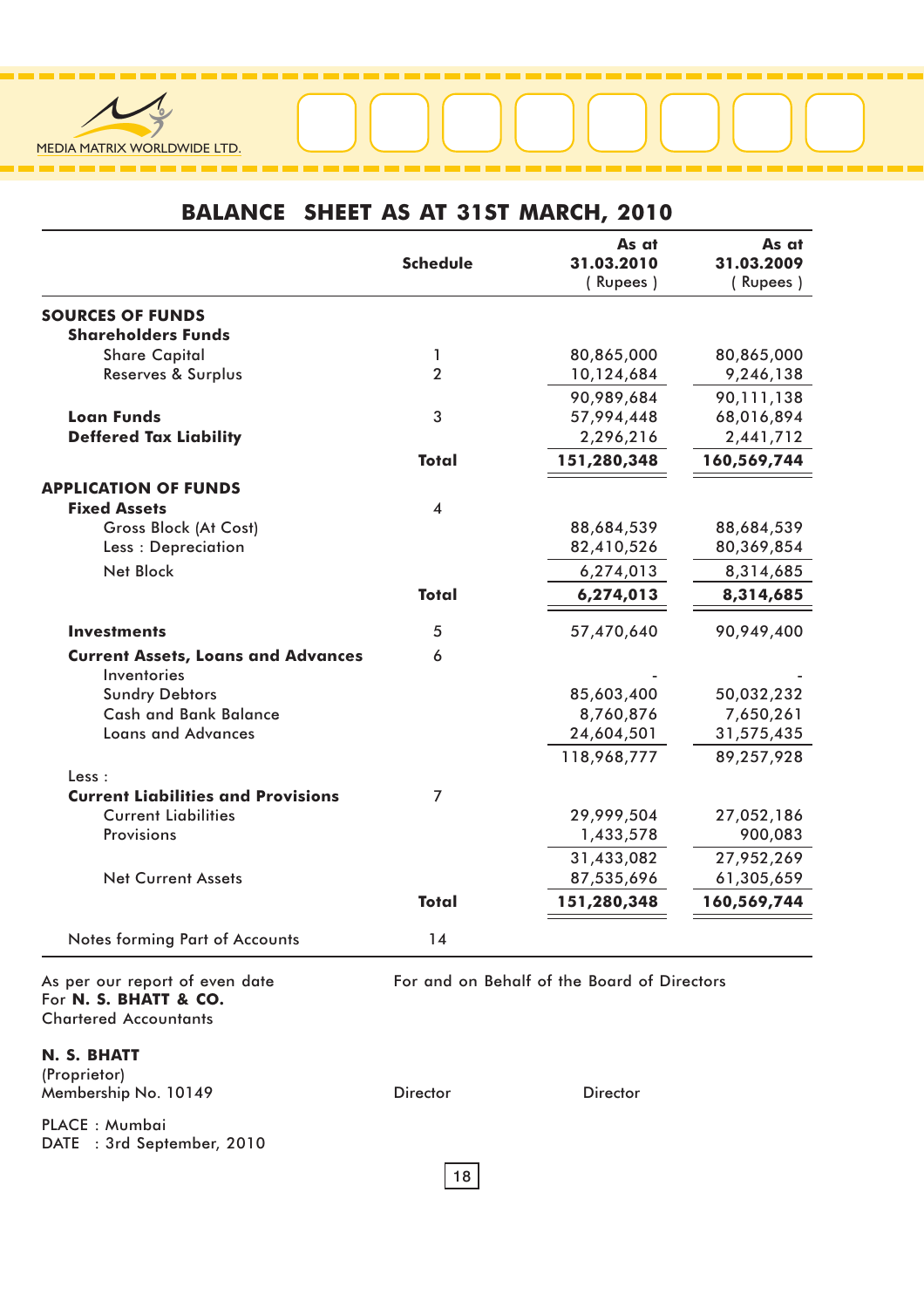

#### PROFIT AND LOSS ACCOUNT FOR THE YEAR ENDED ON 31ST MARCH, 2010

|                                                                                         | <b>Schedule</b>         | 31.3.2010<br>(Rupees)                       | 31.3.2009<br>(Rupees) |
|-----------------------------------------------------------------------------------------|-------------------------|---------------------------------------------|-----------------------|
| <b>INCOME</b>                                                                           |                         |                                             |                       |
| <b>Income From Operations</b>                                                           | 8                       | 139,342,999                                 | 160,321,156           |
| Other Income                                                                            | 9                       | 2,220                                       | 4,485,807             |
|                                                                                         |                         | 139,345,219                                 | 164,806,963           |
| <b>EXPENDITURE</b>                                                                      |                         |                                             |                       |
| Cost of Goods sold                                                                      | 10                      | 135,264,672                                 | 155,209,303           |
| <b>Personnel Cost</b>                                                                   | 11                      | 252,317                                     | 1,823,310             |
| <b>Administrative &amp; Other Expenses</b>                                              | 12                      | 488,052                                     | 619,872               |
| Interest                                                                                | 13                      | 22,817                                      | 3,661,345             |
| Depreciation                                                                            | $\overline{\mathbf{4}}$ | 2,040,672                                   | 2,039,966             |
|                                                                                         |                         | 138,068,530                                 | 163,353,796           |
| <b>Profit Before Taxation</b>                                                           |                         | 1,276,689                                   | 1,453,167             |
| <b>Provision for Taxation</b>                                                           |                         | 543,638                                     | 167,712               |
| Fringe Benefit Tax                                                                      |                         |                                             | 10,143                |
| <b>Deffered Tax</b>                                                                     |                         | (145, 496)                                  | 543,546               |
| <b>Profit After Taxation</b>                                                            |                         | 878,547                                     | 731,766               |
| Profit / Loss b/d                                                                       |                         | (5, 115, 789)                               | (5,847,555)           |
|                                                                                         |                         | (4, 237, 243)                               | (5, 115, 789)         |
|                                                                                         |                         |                                             |                       |
| <b>APPROPRIATION</b>                                                                    |                         |                                             |                       |
| Profit Available for Appropriation                                                      |                         | (4, 237, 243)                               | (5, 115, 789)         |
| <b>Balance carried to Balance Sheet</b>                                                 |                         | (4, 237, 243)                               | (5, 115, 789)         |
| <b>Basic and Diluted Earnings per Share</b>                                             |                         | 0.01                                        | 0.01                  |
| Notes forming Part of Accounts                                                          | 14                      |                                             |                       |
| As per our report of even date<br>For N. S. BHATT & CO.<br><b>Chartered Accountants</b> |                         | For and on Behalf of the Board of Directors |                       |
| N. S. BHATT                                                                             |                         |                                             |                       |
| (Proprietor)<br>Membership No. 10149                                                    | <b>Director</b>         | <b>Director</b>                             |                       |
| PLACE : Mumbai                                                                          |                         |                                             |                       |

DATE : 3rd September, 2010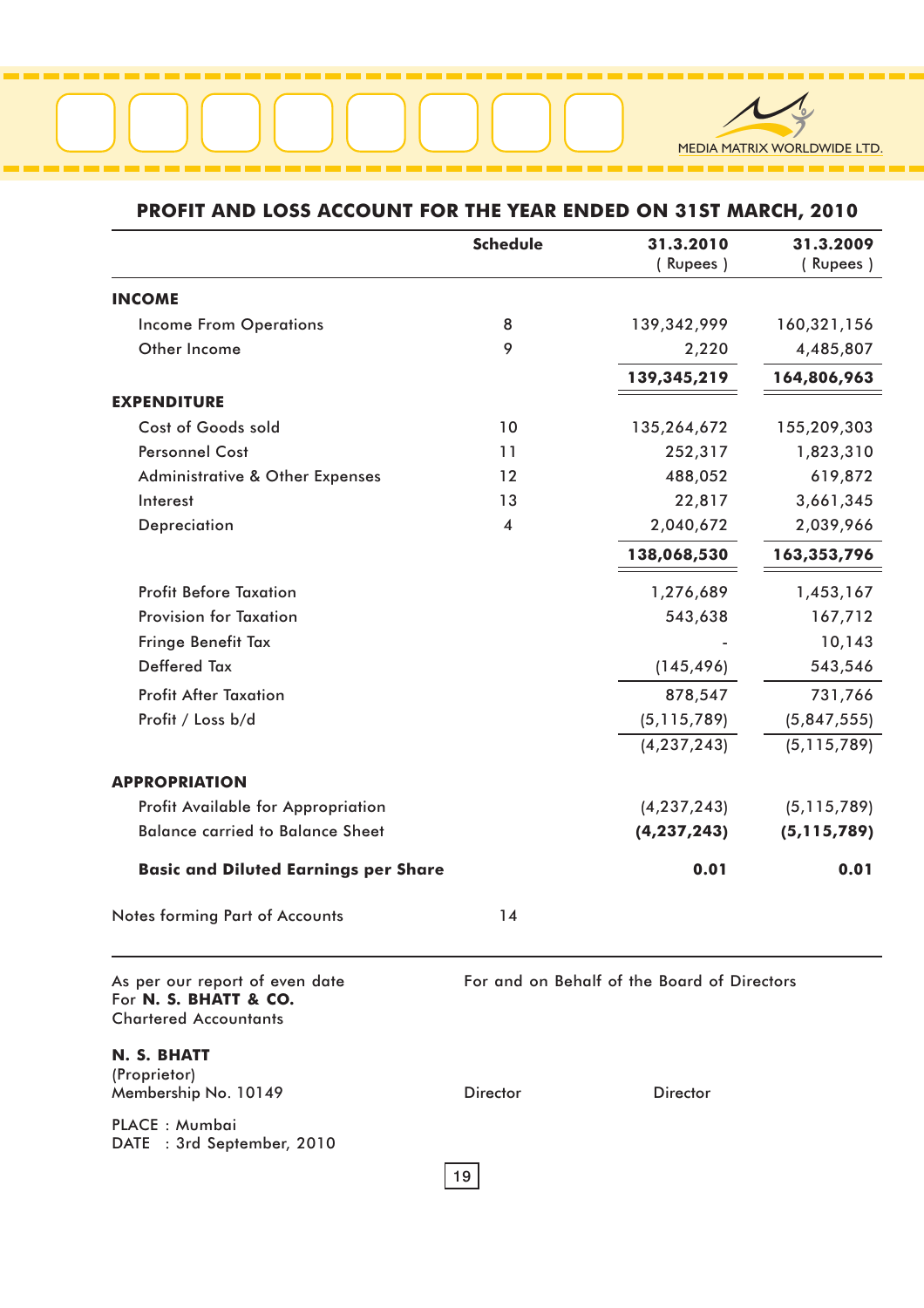

#### CASH FLOW STATEMENT FOR THE YEAR ENDED 31<sup>ST</sup> MARCH 2010

Information pursuant to the Listing agreement

|   |                                                                                          | 31.3.2010       | 31.3.2009      |
|---|------------------------------------------------------------------------------------------|-----------------|----------------|
|   |                                                                                          | (Rupees)        | (Rupees)       |
| A | <b>Cash Flow from Operating Activities</b>                                               |                 |                |
|   | Net Profit / Loss before Tax                                                             | (10,789,901)    | 1,879,550      |
|   | Adjustments for: (Add)                                                                   |                 |                |
|   | Depreciation                                                                             | 19,633,995      | 19,616,688     |
|   | Preliminary Expenses & Deffered Revenue Exp. Written off/sale                            | 446,371         | 446,371        |
|   |                                                                                          | 9,290,465       | 21,942,609     |
|   | Less: commission & Misc Income                                                           | 1,840,154       | 124364.37      |
|   |                                                                                          | 7,450,311       | 21,818,245     |
|   | <b>Operating Profit before Working Capital Changes</b><br><b>Working Capital Change:</b> |                 |                |
|   | Increase /Decrease in Trade and other receivables                                        | 83,877,586      | (49, 935, 388) |
|   | Increase /Decrease in Inventories                                                        | 14,084,900      | 9,605,350      |
|   | Increase/Decrease in Trade Payables                                                      | (76,064,795)    | 17,902,878     |
|   | Increase/Decrease in Loan & Advance                                                      | (747, 861, 176) | (4, 185, 391)  |
|   | <b>Net Changes in Working Capital</b>                                                    | (725, 963, 485) | (26,612,551)   |
|   | <b>Net Cash generated by Operating Activities (A)</b>                                    | (718, 513, 175) | (4, 794, 306)  |
| В | <b>Cash Flow from Investing Activities:</b>                                              |                 |                |
|   | Change in Investment                                                                     | (90, 550, 400)  | 12,500,000     |
|   | <b>Change in Fixed Assets</b>                                                            | (498, 880)      | (8,599,000)    |
|   | <b>Commission and Misc Income</b>                                                        | 1,840,154       | 124364.37      |
|   | Income Tax Paid/Income tax of earlier Years                                              | (331, 341)      |                |
|   | <b>Net Cash used in Investing Activities (B)</b>                                         | (89, 209, 126)  | 3,694,023      |
| C | <b>Cash Flow from Financing Activities:</b>                                              |                 |                |
|   | Issue of Share Capital including Share Premium                                           |                 |                |
|   | Increase /Decrease in secured Loan                                                       |                 |                |
|   | Increase /Decrease in unsecured Loan                                                     | 807770602       |                |
|   | Net Cash generated by Financing Activities (C)                                           | 807770602       |                |
|   | Net Increase/(Decrease) in Cash & Cash Equivalent (A+B+C)                                | 48,300          | (1, 100, 283)  |
|   | <b>Opening Cash &amp; Cash Equivalents</b>                                               | 73,085          | 1,173,368      |
|   | <b>Closing Cash &amp; Cash Equivalents</b>                                               | 121,385         | 73,085         |
|   |                                                                                          | 48,300          | (1, 100, 283)  |

As per our report of even date For N. S. BHATT & CO. Chartered Accountants

#### N. S. BHATT

(Proprietor) Membership No. 10149

PLACE : Mumbai DATE : 3rd September, 2010 For and on Behalf of the Board of Directors

Director Director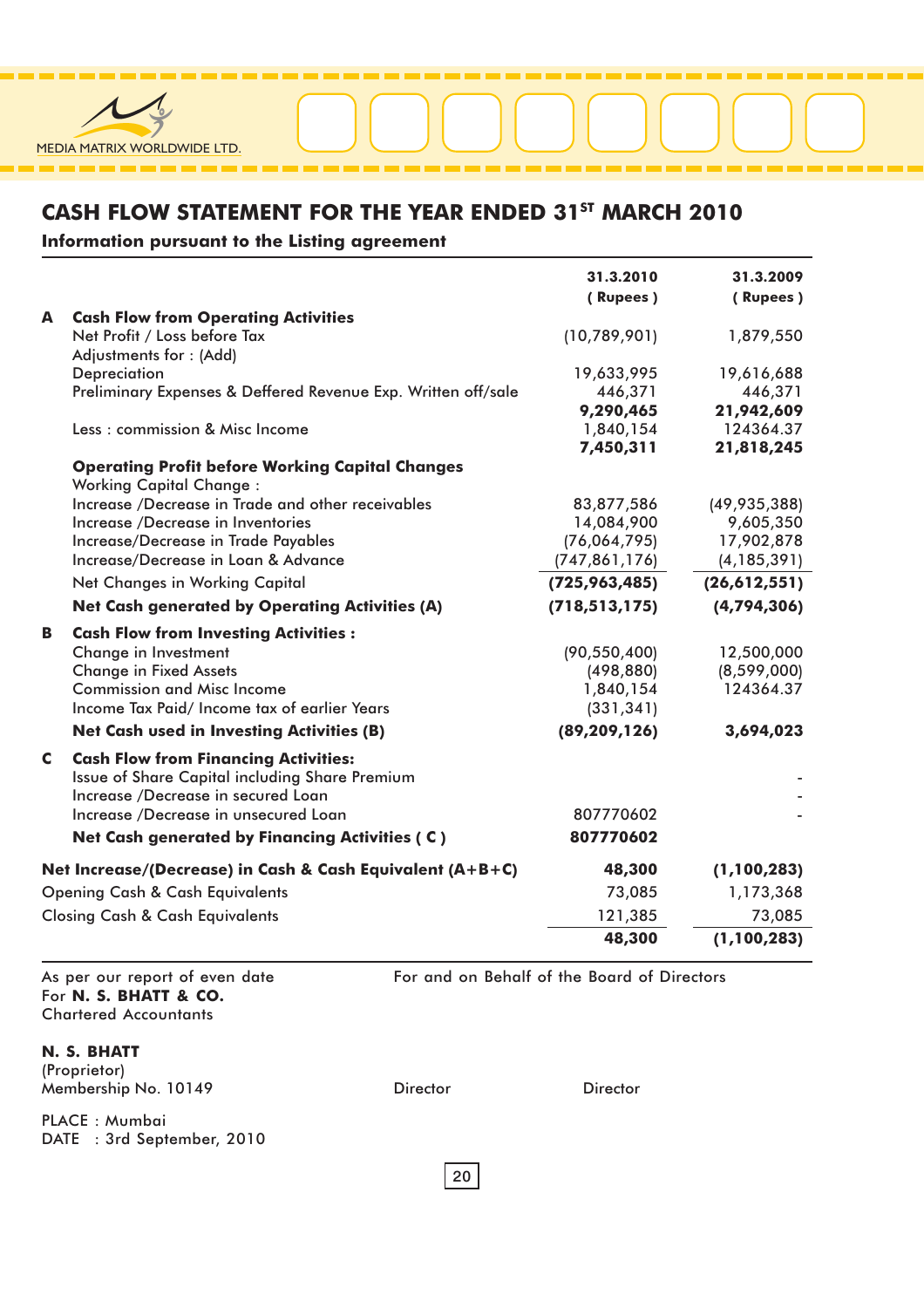

### SCHEDULES FORMING PART OF THE ACCOUNTS

|                                                                                                                                                                                                                                                                      |              | 31.3.2010<br>(Rupees) | 31.3.2009<br>(Rupees) |
|----------------------------------------------------------------------------------------------------------------------------------------------------------------------------------------------------------------------------------------------------------------------|--------------|-----------------------|-----------------------|
| <b>SCHEDULE 1</b>                                                                                                                                                                                                                                                    |              |                       |                       |
| <b>AUTHORISED</b>                                                                                                                                                                                                                                                    |              |                       |                       |
| 8,50,00,000 Equity Shares of Re. 1/- each                                                                                                                                                                                                                            |              | 85,000,000            | 85,000,000            |
| <b>ISSUED AND SUBSCRIBED AND PAID UP</b>                                                                                                                                                                                                                             |              |                       |                       |
| 80865000 Equity Shares of Re. 1/- each fully Paid up                                                                                                                                                                                                                 |              | 80,865,000            | 80,865,000            |
| Out of which:<br>75,00,000 Equity Shares of Re. 1/- each fully paid up<br>alloted for consideration other than cash against<br>acquisition of business and 5,39,10,000 Equity shares<br>of Re.1/- each issued as bonus shares<br>by capitalisation of Share Premium. |              |                       |                       |
|                                                                                                                                                                                                                                                                      | <b>Total</b> | 80,865,000            | 80,865,000            |
| <b>SCHEDULE 2</b>                                                                                                                                                                                                                                                    |              |                       |                       |
| <b>RESERVE AND SURPLUS</b>                                                                                                                                                                                                                                           |              |                       |                       |
| <b>Share Premium:</b>                                                                                                                                                                                                                                                |              |                       |                       |
| <b>Balance As Per Last Account:</b>                                                                                                                                                                                                                                  |              | 15,840,000            | 15,840,000            |
|                                                                                                                                                                                                                                                                      |              | 15,840,000            | 15,840,000            |
| <b>Profit and Loss Account</b>                                                                                                                                                                                                                                       |              | (4, 237, 243)         | (5, 115, 789)         |
| <b>Revenue Reserve</b>                                                                                                                                                                                                                                               |              |                       |                       |
| Deffred tax libilities                                                                                                                                                                                                                                               |              | (1,478,073)           | (1,478,073)           |
|                                                                                                                                                                                                                                                                      | Total        | 10,124,684            | 9,246,138             |
| <b>SCHEDULE 3</b>                                                                                                                                                                                                                                                    |              |                       |                       |
| <b>LOAN FUNDS</b>                                                                                                                                                                                                                                                    |              |                       |                       |
| <b>Unsecured - Loans</b>                                                                                                                                                                                                                                             |              |                       |                       |
| From Corporates                                                                                                                                                                                                                                                      |              | 34, 348, 541          | 37,302,569            |
| From Direcotrs and Their Relatives                                                                                                                                                                                                                                   |              | 23,645,907            | 30,714,325            |
|                                                                                                                                                                                                                                                                      |              | 57,994,448            | 68,016,894            |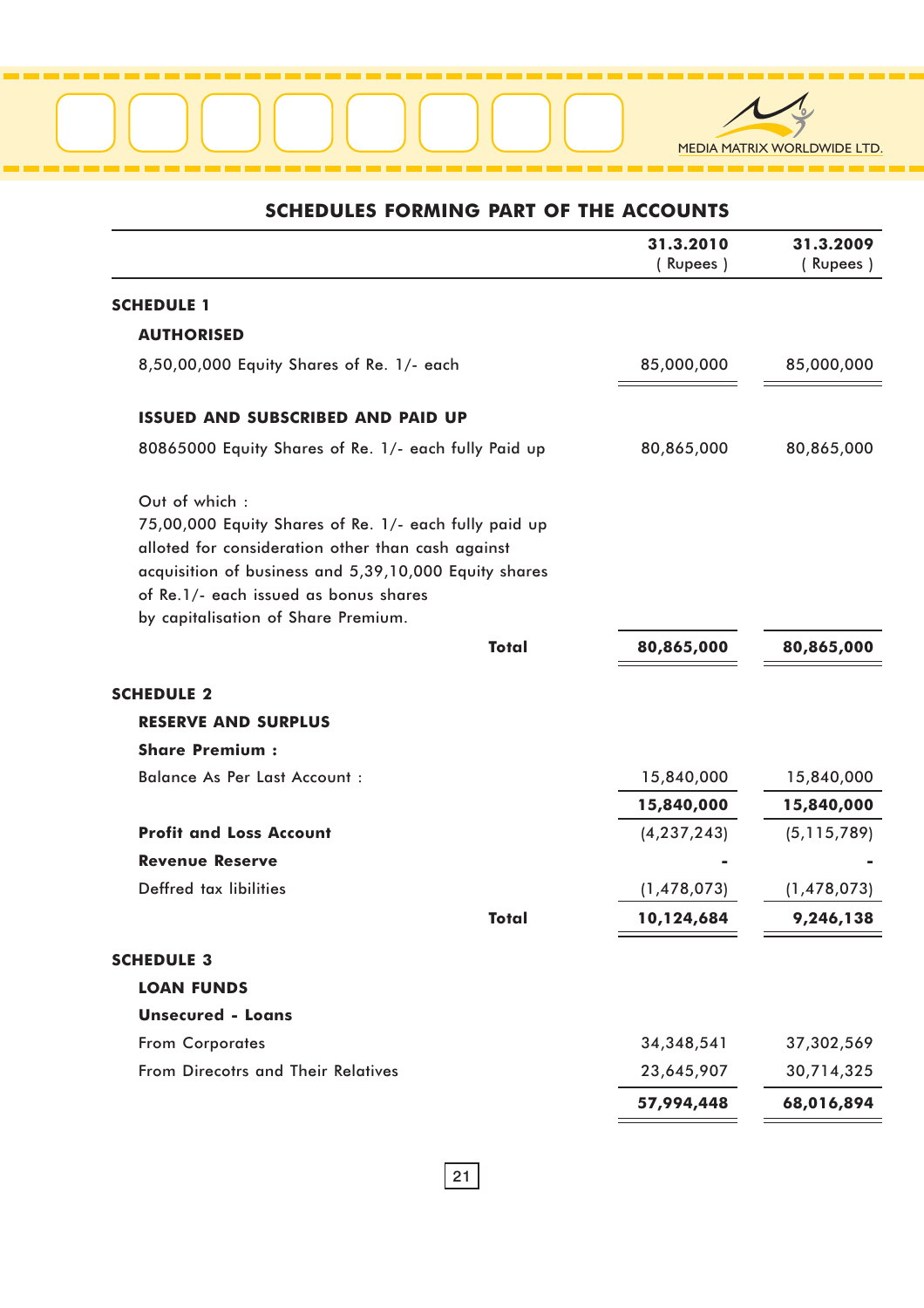

#### SCHEDULE 4 : FIXED ASSETS (AT COST DEPRECIATION) (Rupees )

|                          |                        | <b>GROSS BLOCK</b>              |                          | <b>DEPRECIATION</b> |                 |                  |                    | <b>NET BLOCK</b>   |                    |
|--------------------------|------------------------|---------------------------------|--------------------------|---------------------|-----------------|------------------|--------------------|--------------------|--------------------|
| <b>Description</b>       | Cost as at<br>1.4.2009 | <b>Additions</b><br>during Year | Cost as at<br>31.03.2010 | As at<br>1.4.2009   | For<br>the year | <b>Deduction</b> | As at<br>31.3.2010 | As at<br>31.3.2010 | As at<br>31.3.2009 |
| Office Building          | 2,668,413              | ٠                               | 2,668,413                | 352,355             | 43,495          |                  | 395,850            | 2,272,563          | 2,316,058          |
| Plant & Machinery        | 63,943                 | ۰.                              | 63,943                   | 51,727              | 3,037           |                  | 54,764             | 9,179              | 12,216             |
| Computer                 | 11,833,344             | $\blacksquare$                  | 11,833,344               | 6,686,048           | 1,918,185       | ۰                | 8,604,233          | 3,229,111          | 5, 147, 296        |
| Furniture & Fixtures     | 695,200                | $\overline{\phantom{0}}$        | 695,200                  | 319,317             | 44,006          |                  | 363,323            | 331,877            | 375,883            |
| Other Equipment          | 412,000                | ٠                               | 412,000                  | 153,543             | 19,570          |                  | 173,113            | 238,887            | 258,457            |
| Air Condition            | 260,600                | ٠                               | 260,600                  | 55,825              | 12,379          |                  | 68,204             | 192,397            | 204,775            |
| Film Projectors & Server | 72,751,039             | ٠                               | 72,751,039               | 72,751,039          |                 | ٠                | 72,751,039         |                    |                    |
| Total                    | 88,684,539             | ٠                               | 88,684,539               | 80,369,855          | 2,040,672       | ۰.               | 82,410,526         | 6,274,013          | 8,314,685          |
| <b>Previous Year</b>     | 88,669,539             | 15,000                          | 88,684,539               | 78,329,889          | 2,039,966       | ۰                | 80,369,854         | 8,314,685          |                    |

#### SCHEDULE 5

|                                                                                                   | <b>FACE</b>  |                               | <b>CURRENT YEAR</b><br>2009-10 | <b>PREVIOUS YEAR</b><br>2008-09 |                                |
|---------------------------------------------------------------------------------------------------|--------------|-------------------------------|--------------------------------|---------------------------------|--------------------------------|
| <b>PARTICULARS</b>                                                                                | <b>VALUE</b> | <b>NO. OF</b><br><b>SHARE</b> | <b>AMOUNT</b><br><b>RUPEES</b> | <b>NO. OF</b><br><b>SHARE</b>   | <b>AMOUNT</b><br><b>RUPEES</b> |
| <b>INVESTMENTS (AT COST)</b>                                                                      |              |                               |                                |                                 |                                |
| <b>LONG TERM INVESTMENTS:</b>                                                                     |              |                               |                                |                                 |                                |
| <b>In Shares (Quoted)</b><br>(A)                                                                  |              |                               |                                |                                 |                                |
| Shri Krishna Devcon Limited                                                                       | $10/-$       | 140,000                       | 399,000                        | 140,000                         | 399,000                        |
| Vishal Malleables Limited<br>(Market Value As on<br>31.03.2010 Rs. 20,38,400<br>$(27, 74, 150/-)$ | $10/-$       |                               |                                | 1,700                           | 122,400                        |
| Total 'A'                                                                                         |              | 140,000                       | 399,000                        | 141,700                         | 521,400                        |
| <b>In Shares (Unquoted)</b><br>(B)                                                                |              |                               |                                |                                 |                                |
| Osian Limited                                                                                     | $10/-$       | 64,000                        |                                | 64,000                          | 320,000                        |
| Proximus Knowledge and<br>Technologies Private Limited                                            | $10/-$       | 5,707,164                     | 57,071,640                     | 9,010,800                       | 90,108,000                     |
| Total 'B'                                                                                         |              | 5,707,164                     | 57,071,640                     | 9,010,800                       | 90,108,000                     |
| Total 'A' $+$ 'B'                                                                                 |              | 5,911,164                     | 57,470,640                     | 9,216,500                       | 90,949,400                     |

\*\* During the year Company has liquidated the investment in its subsidiary M/s Proximus Knowledge and Technologies Services Pvt. Ltd hence same is regrouped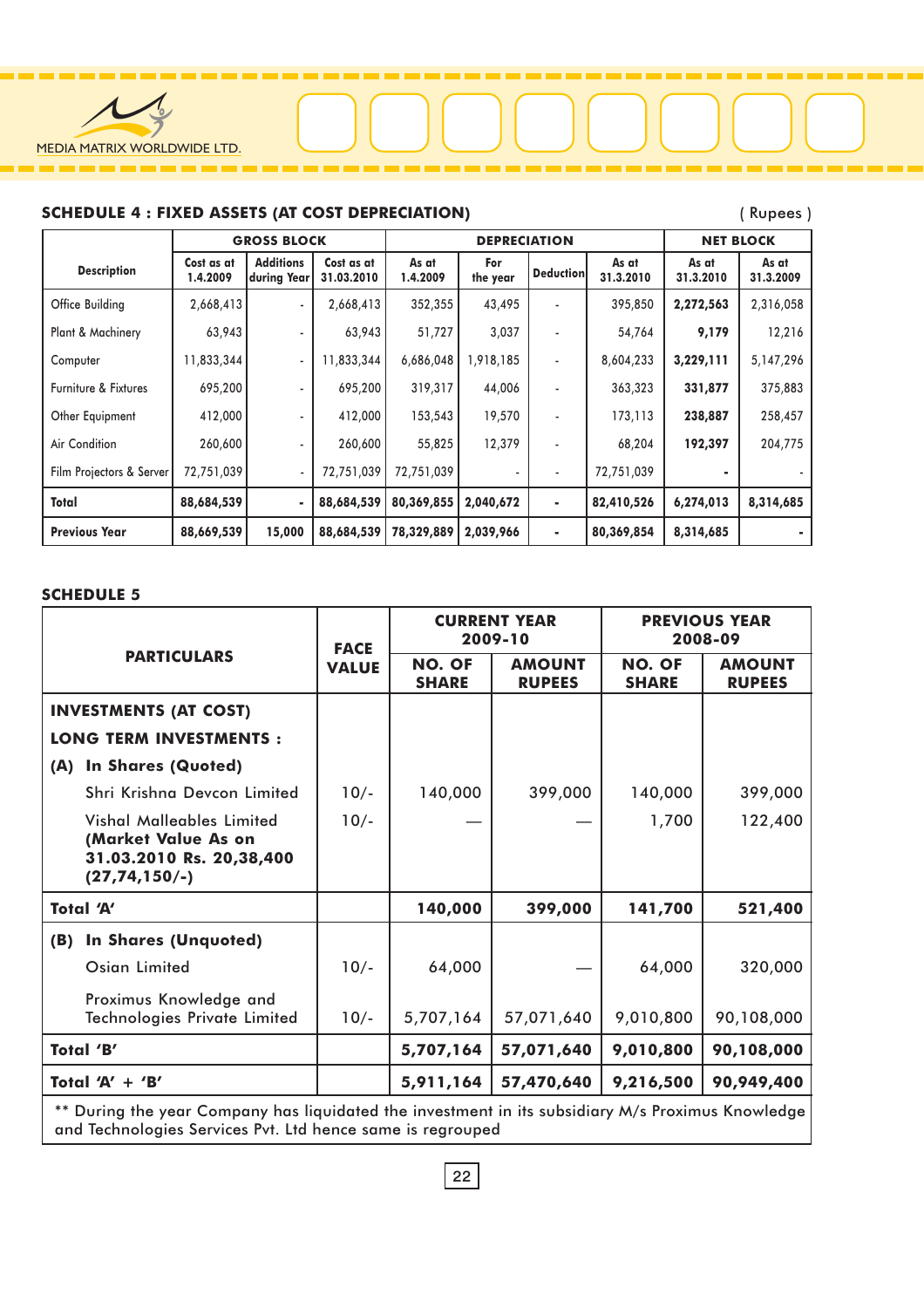#### . . . . . . ÷. a por a . . . . ٠. m r m. m. ٠.



|                                               |              | 31.3.2010<br>(Rupees) | 31.3.2009<br>(Rupees) |
|-----------------------------------------------|--------------|-----------------------|-----------------------|
| <b>SCHEDULE 6</b>                             |              |                       |                       |
| <b>CURRENT ASSETS, LOANS AND ADVANCES</b>     |              |                       |                       |
| <b>CURRENT ASSETS</b>                         |              |                       |                       |
| <b>Sundry Debtors</b>                         |              |                       |                       |
| (Unsecured and Considered good)               |              |                       |                       |
| More than Six months                          |              |                       |                       |
| Others                                        |              | 85,603,400            | 50,032,232            |
|                                               |              | 85,603,400            | 50,032,232            |
| <b>Cash And Bank Balances</b><br>Cash in hand |              |                       |                       |
| <b>Bank Balances with scheduled banks</b>     |              | 22,428                | 63,521                |
| In current A/c with schedule Banks            |              | 8,707,448             | 27,478                |
| In Fixed deposits                             |              | 31,000                | 7,559,262             |
|                                               | <b>Total</b> | 8,760,876             | 7,650,261             |
| <b>Loan and Advances</b>                      |              |                       |                       |
| (Unsecured, considered good)                  |              |                       |                       |
| Advances recoverable in cash or kind          |              |                       |                       |
| or for value to be received                   |              | 24, 125, 683          | 24,782,347            |
| <b>Security and Other Deposits</b>            |              |                       | 5,000,000             |
| Dividend Receivable                           |              |                       | 125,111               |
| Interest accrued but not due                  |              | 478,818               | 1,667,977             |
|                                               | <b>Total</b> | 24,604,501            | 31,575,435            |
| <b>SCHEDULE 7</b>                             |              |                       |                       |
| <b>CURRENT LIABILITIES AND PROVISIONS</b>     |              |                       |                       |
| <b>Sundry Creditors</b>                       |              | 29,999,504            | 27,052,186            |
|                                               | <b>Total</b> | 29,999,504            | 27,052,186            |
| <b>Provisions</b>                             |              |                       |                       |
| Provision for Income Tax                      |              | 1,220,085.00          | 676,447               |
| Fringe Benefit Tax                            |              | 213,493.00            | 223,636               |
|                                               | <b>Total</b> | 1,433,578             | 900,083               |
| <b>SCHEDULE 8</b>                             |              |                       |                       |
| <b>INCOME FROM OPERATIONS</b>                 |              |                       |                       |
| Sales - T.V. Serials and Documentary films    |              |                       |                       |
| Animation & Electronic & Telecom Software     |              | 139,342,999           | 160,321,156           |
|                                               | <b>Total</b> | 139,342,999           | 160,321,156           |
|                                               |              |                       |                       |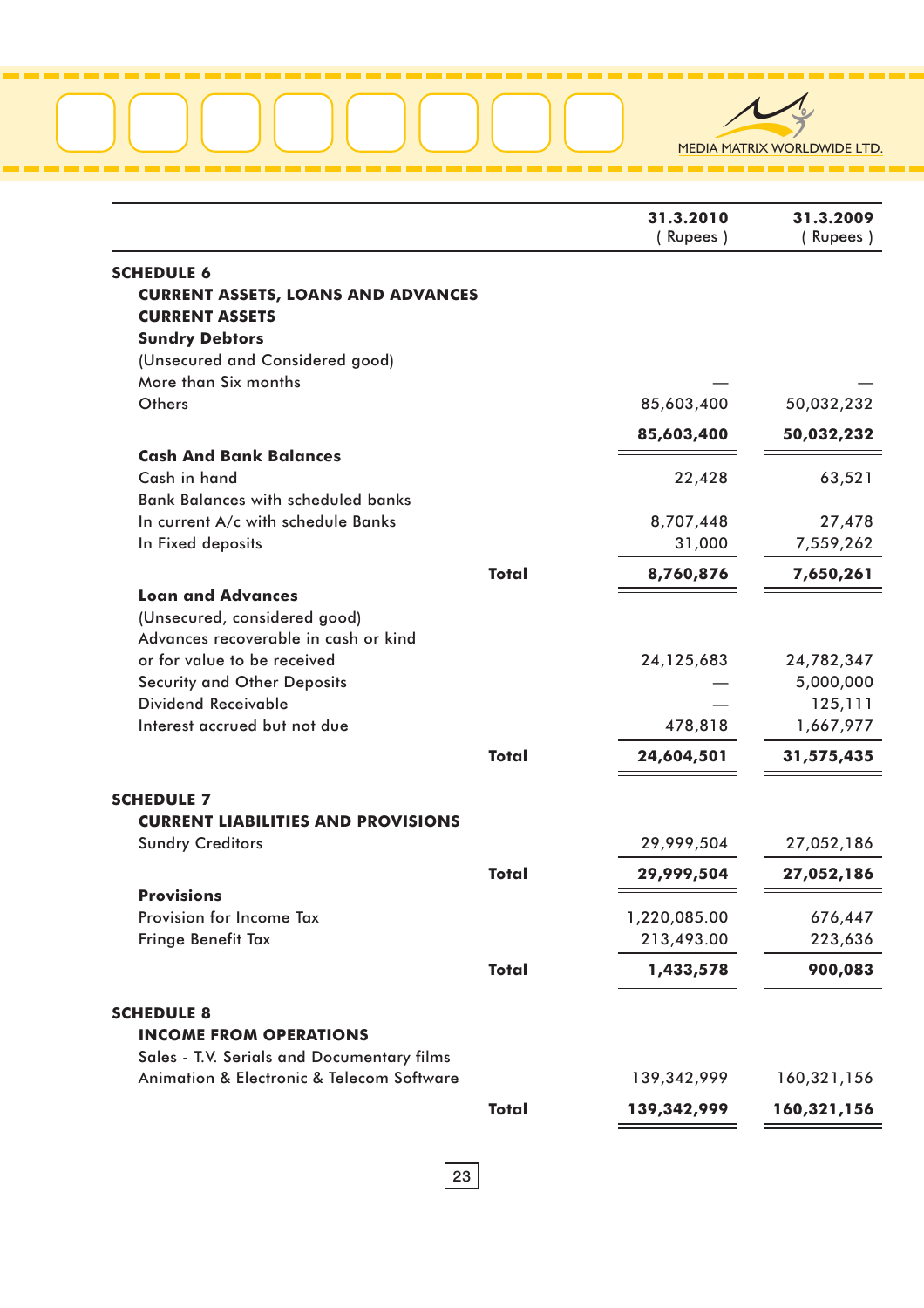

|                                                                    |              | 31.3.2010<br>(Rupees) | 31.3.2009<br>(Rupees) |
|--------------------------------------------------------------------|--------------|-----------------------|-----------------------|
| <b>SCHEDULE 9</b>                                                  |              |                       |                       |
| <b>OTHER INCOME</b>                                                |              |                       |                       |
| Dividend on Investment                                             |              | 2,220                 | 36,150                |
| Interest Including TDS of (Rs. 364813)                             |              |                       | 4,449,657             |
|                                                                    | <b>Total</b> | 2,220                 | 4,485,807             |
| <b>SCHEDULE 10</b>                                                 |              |                       |                       |
| <b>COST OF GOODS SOLD</b>                                          |              |                       |                       |
| <b>Purchases</b>                                                   |              |                       |                       |
| <b>TV Programmes</b>                                               |              |                       |                       |
| <b>Documentary Films Rights</b><br><b>Animation &amp; Software</b> |              | 135,264,672           | 155,209,303           |
|                                                                    | <b>Total</b> | 135,264,672           | 155,209,303           |
| <b>SCHEDULE 11</b>                                                 |              |                       |                       |
| <b>PERSONNEL COST</b>                                              |              |                       |                       |
| Salaries, Allownances & Bonus                                      |              | 252,317               | 1,811,083             |
| <b>Staff Welfare Expenses</b>                                      |              |                       | 12,227                |
|                                                                    | <b>Total</b> | 252,317               | 1,823,310             |
| <b>SCHEDULE 12</b>                                                 |              |                       |                       |
| <b>ADMINISTRATIVE AND OTHER EXPENSES</b>                           |              |                       |                       |
| <b>Audit Fees</b>                                                  |              | 55,150                | 66,180                |
| <b>Conveyance Expenses</b>                                         |              | 12,560                | 5,415                 |
| Legal & Professional Expenses                                      |              | 108,361               | 50,950                |
| <b>Listing Fees</b>                                                |              | 23,800                | 10,100                |
| Miscellaneous Expenses                                             |              | 55,226                | 30,857                |
| <b>Printing &amp; Stationery</b>                                   |              | 19,171                | 41,443                |
| <b>Rent, Rates and Taxes</b>                                       |              | 12,500                |                       |
| <b>Telephone Expenses</b>                                          |              | 11,811                | 55,362                |
| <b>Travelling Expenses</b>                                         |              | 189,473               | 359,564               |
|                                                                    | <b>Total</b> | 488,052               | 619,872               |
| <b>SCHEDULE 13</b>                                                 |              |                       |                       |
| <b>INTEREST AND FINANCE CHARGES</b>                                |              |                       |                       |
| <b>Interst and Bank charges</b>                                    |              | 22,817                | 3,645,216             |
| Interest                                                           |              |                       | 16,129                |
|                                                                    | <b>Total</b> | 22,817                | 3,661,345             |

----

÷.

. . .

n a

----------

÷.

. . . ٠. a an an a

٠. **The Co**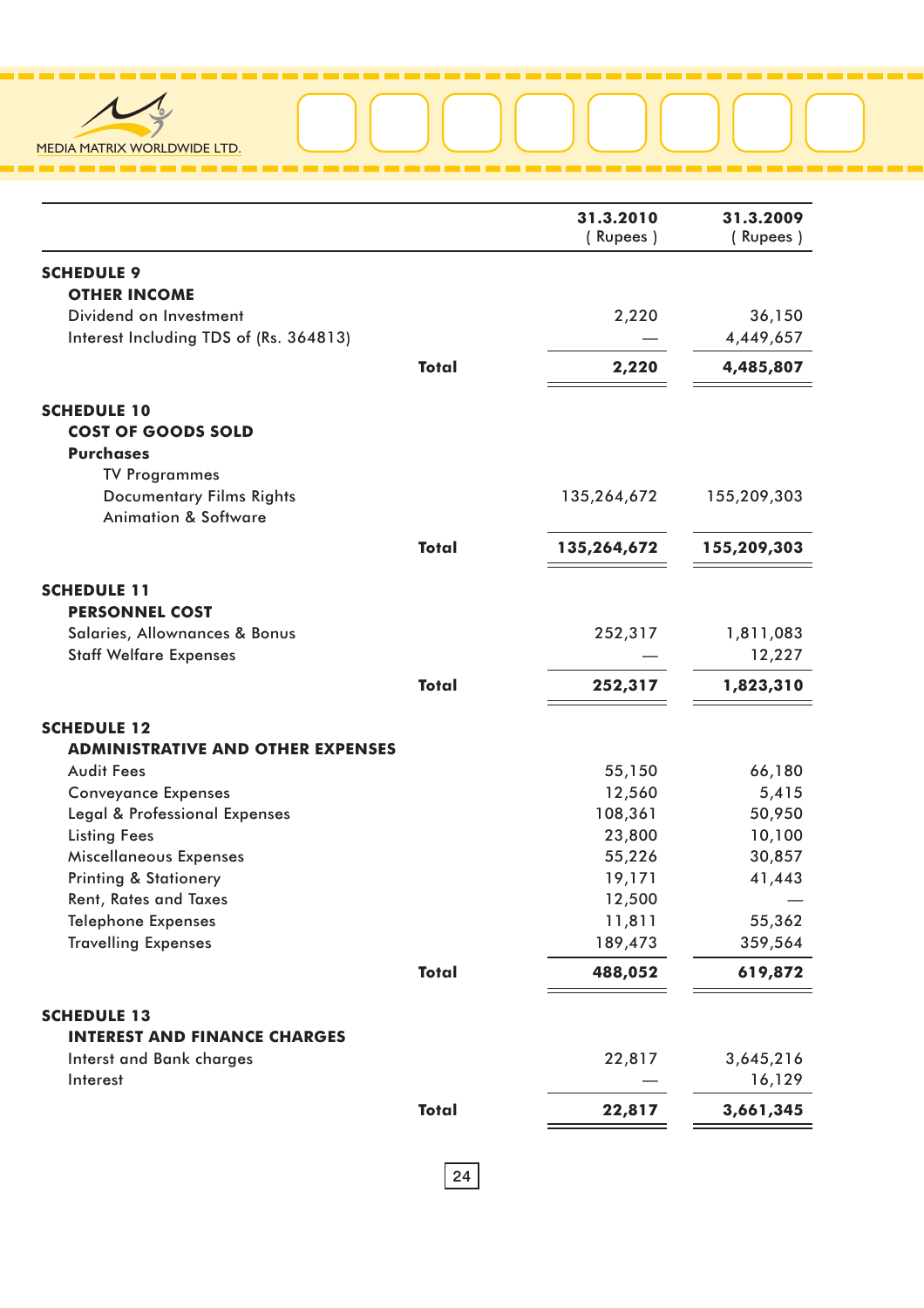

#### 14. Notes on accounts for the year ended 31st March 2010

#### A. SIGNIFICANT ACCOUNTING POLICIES.

#### 1. Accounting Convention

The financial statements are prepared under historical cost convention, on the accrual basis of accounting and in accordance with the applicable Accounting Standards and provision of Companies Act, 1956.Accounting policies not specifically referred to otherwise with generally accepted accounting principle followed by the Company.

#### 2. Fixed Assets

Fixed Assets are stated at the cost of acquisition including taxes, duties, freight and other incidental expenses related to acquisition and installation.

#### 3. Depreciation

Depreciation on fixed assets is provided on the straight-line basis at the rates and manner prescribed under Schedule XIV of the Companies Act, 1956 except on projectors and servers where the depreciation has been provided on the basis of estimated residual life of 2 years.

#### 4. Investments

Investments are classified as long term and valued at cost. Provision for domination is made only in opinion of management such a decline is other than temporary in nature.

#### 5. Revenue recognition

Production and acquisition cost for TV and other programs are net of recoveries. Sales and services are recognized at the point of dispatch/ deliveries to customers.

#### 6. Inventories

Stock of Rights, TV programs, Music albums, etc, if any are valued at cost on FIFO basis.

#### 7. Retirement Benefits

The gratuity payable is accounted as and when applicable on the actuarial basis.

#### 8. Provision of contingents Liabilities

A provision is recognized when the Company has present obligation as a result of past events and it is probable that an out flow of resources will be required to settle such obligation, in respect of which a reliable estimate can be made.

Contingent liabilities not provided for in the accounts are disclosed in the accounts by way of notes specify the nature and quantum of such liabilities.

#### 9. Income Tax

Provision for taxation includes current tax and deferred tax.

Current tax is measured at the amount expected to be paid to the tax authorities, using the applicable tax rates and tax laws.

Deferred tax assets and liabilities are recognized for further tax consequences attributable to the timing differences between taxable income and accounting income that are capable of reversal in one or more subsequent periods and are measured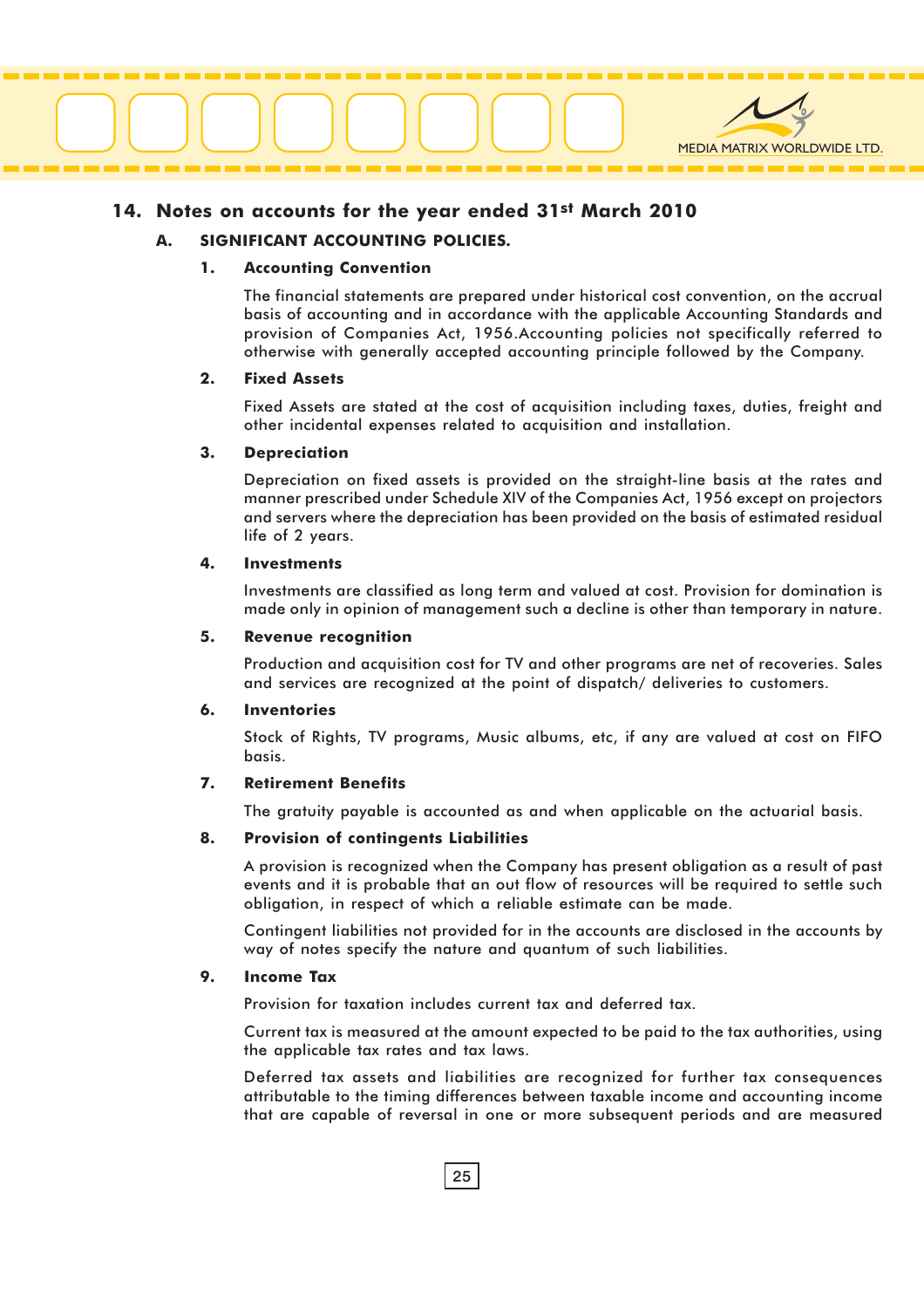

using tax rates enacted or substantively enacted as at the Balance Sheet date. Deferred Tax assets are not recognized unless, in the management judgment, there is virtual certainty that sufficient future taxable income will be available against which such deferred tax assets can be realized. The carrying amount of deferred tax is reviewed at each Balance Sheet date.

#### B: NOTES

#### 1. Managerial Remuneration Paid/Payable to Director:

Managerial remuneration to Managing Director for the year ended 31<sup>st</sup> March 2010.

|                 | 31/03/2010 | 31/03/2009 |
|-----------------|------------|------------|
|                 | Rs.        | Rs.        |
| <b>Salaries</b> | Nil        | 6,00,000   |

- 2. The Company is mainly engaged in the business of Digital Cinema, producing/ distributing of television program, film, music and dealing in related activities in media and entertainment industry and there are no separate reportable segment as per Accounting Standard (AS) 17 on segment reporting.
- 3. In the opinion of the Board, current assets, loans and advances have a value on realization at least equal to the amount at which they are stated in the books of accounts and provision for all known liabilities have been made, except as mentioned otherwise.

#### 4. The quantitative details of items traded as under:

|                                  | <b>Opening Stock</b> |     | <b>Purchases</b> |           | <b>Sales</b> |                                     | <b>Closing Stock</b> |     |
|----------------------------------|----------------------|-----|------------------|-----------|--------------|-------------------------------------|----------------------|-----|
| <b>Particulars</b>               | Qty                  | Rs. | Qty              | Rs.       | Qty          | Rs.                                 | Qty                  | Rs. |
| Stock of Rights,<br>TV Programs, | Nil                  | Nil | 467              | 135264672 | 467          | 128590729                           | Nil                  | Nil |
| Media<br>Software etc.           | Nil                  | Nil | (602)            |           |              | $(155209303)$ $(602)$ $(160321156)$ | Nil                  | Nil |

#### 5. Auditors Remuneration : (In Rs.)

|                         | 31/03/2010 | 31/03/2009 |
|-------------------------|------------|------------|
| a. Statutory Audit Fees | 55150      | 55150      |
| b. Tax Audit Fees       |            | 11030      |
|                         | 55150      | 66180      |

#### 6. Earning Per Share

Computation of earning per share is as under:

|                                   | 31/03/2010 | 31/03/2009 |
|-----------------------------------|------------|------------|
|                                   | Rs.        | Rs.        |
| <b>Profit after Taxation</b>      | 878547     | 731766     |
| Weighted average number of shares | 80865000   | 80865000   |
| Basic / Diluted EPS (Rs.)         | 0.01       | 0.01       |
| Nominal Value per Share (Re.)     |            |            |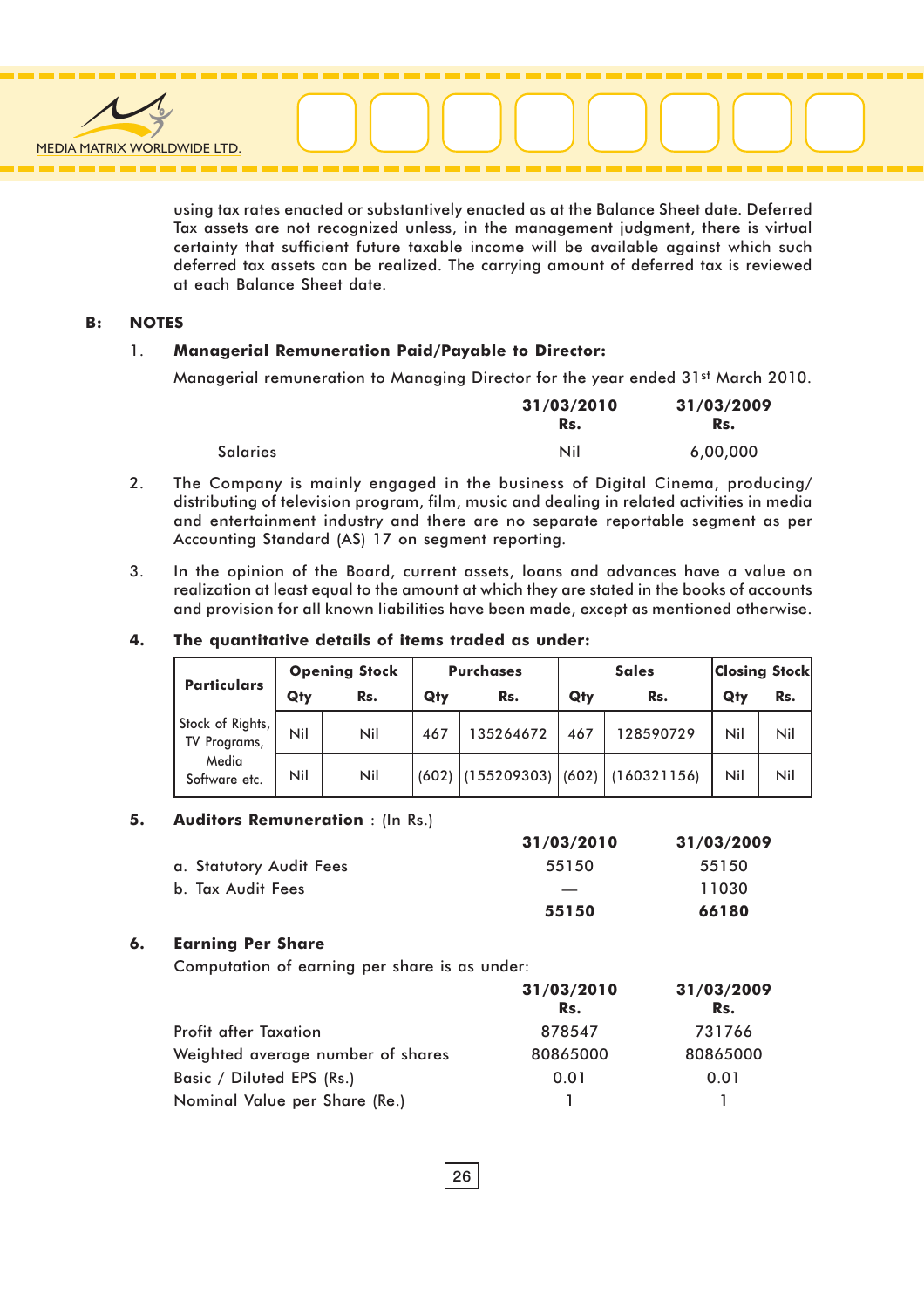

#### 7. Deferred Tax

The Company estimates deferred tax Assets/Liabilities using the applicable rate of taxation based on the impact of timing difference between financial statements and estimated taxable income for the current year related to depreciation on fixed assets. Deferred tax liability/ (assets) for the year aggregating to Rs/- (145496)/- (Previous year Rs.543546/-) has been recognized in Profit & Loss Account And net deferred tax liability as at 31st March, 2010 is Rs.22,96,216 (Rs.24,41712)

#### 8. Related Party Disclosures

(a) Name of Related party and its relation ship

| Key Management Personnel            |                                 |
|-------------------------------------|---------------------------------|
| Mrs. Priyanka Ved Mehta             | - Managing Director             |
| Mr. Anil B Vedmehta                 | - CMD's relatives               |
| M/s. Mobile Telecommunications Ltd. | - CMD's relatives are Directors |
| M/s. Vimochan Pictures Ltd.         | - CMD is Director               |
| M/s. Quantum E services P. Ltd.     | - CMD and her relatives are     |
| M/s. Proximus Knowledge &           |                                 |
| Technology Services P Ltd           |                                 |

31/03/2010 31/03/2009

#### Transactions with Related Parties

|                                                      | (Rs.)      | (Rs.)    |
|------------------------------------------------------|------------|----------|
| Mr. Anil B. Vedmehta                                 |            |          |
| Amount Received                                      | 60,000     | 990397   |
| Amount Paid                                          | 7128418    | 225000   |
| <b>Balance Outstanding Loan (Payable)</b>            | 23645906   | 30714325 |
| Priyanka Vedmehta                                    |            |          |
| <b>Amount Received</b>                               | <b>Nil</b> | Nil      |
| Amount Paid                                          | Nil        | Nil      |
| <b>Salary Paid</b>                                   |            | 6,00,000 |
| <b>Balance Outstanding Loan (Payable)</b>            | Nil        | Nil      |
| M/s. Mobile Telecommunications Limited               |            |          |
| Advance Received                                     | 2747972    | 502154   |
| Advance Paid                                         | 5737000    | 11157302 |
| <b>Balances Outstanding (Payable)</b>                | 30388541   | 33377569 |
| M/s. Proximus Knowledge & Technology Services P Ltd. |            |          |
| <b>Advance Received</b>                              | 35,000     | 1700000  |
| Advance Paid                                         | Nil        | 55000    |
| <b>Balances Outstanding (Payable)</b>                | 1680000    | 1645000  |
| <b>Quantum E Services P Limited</b>                  |            |          |
| <b>Amount Received</b>                               | 1833002    | 3666200  |
| Advance Paid                                         | 13000      | 3666200  |
| <b>Balances Outstanding (Payable)</b>                | 1820002    | Nil      |
| M/s. Vimochan Pictures Limited                       |            |          |
| Purchase                                             | 42439237   | 70489671 |
| <b>Sales</b>                                         | 38075483   | 62472001 |
| <b>Balances Outstanding (Payable)</b>                | 7773967    | 3410213  |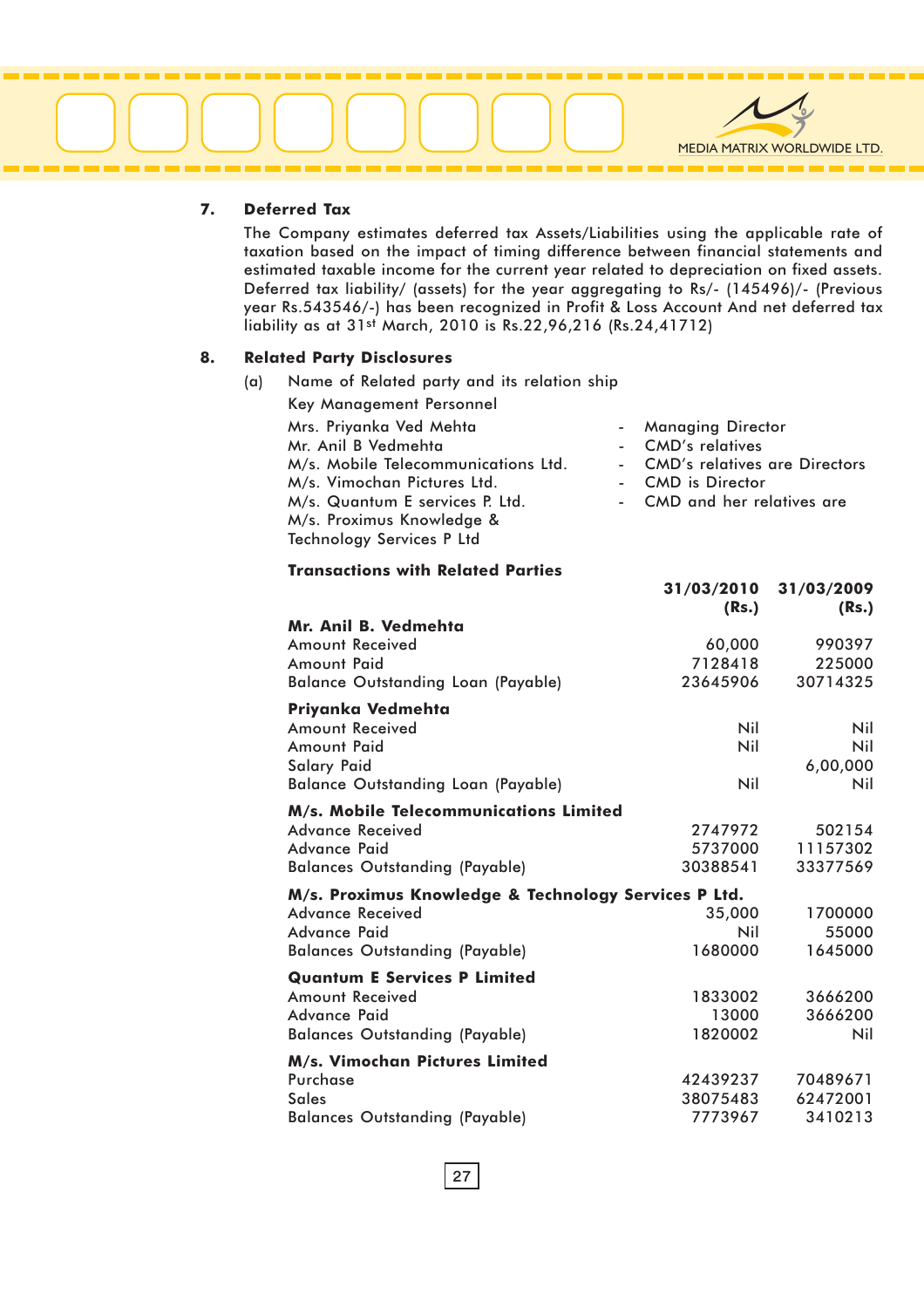

- 9. The balances of debtors, creditors, loans & advances are subject to confirmation.
- 10. M/s Proximus Knowledge and Technologies Services Pvt. Ltd is no longer the subsidiary of the Company as During the year Company has liquidated 33,03,636 Nos. of its Shares hence its holding has been reduced from 50.03% to 31.69%.
- 11. The previous year figures are regrouped, rearranged or recast, wherever required, to make them comparable.

As per our report of even date For N. S. BHATT & CO. Chartered Accountants

#### For Media Matrix Worldwide Limited

N. S. BHATT

(Proprietor) Membership No. 10149 Firm Registration No: 101342W

PLACE : Mumbai DATE : 3rd September, 2010

Director Director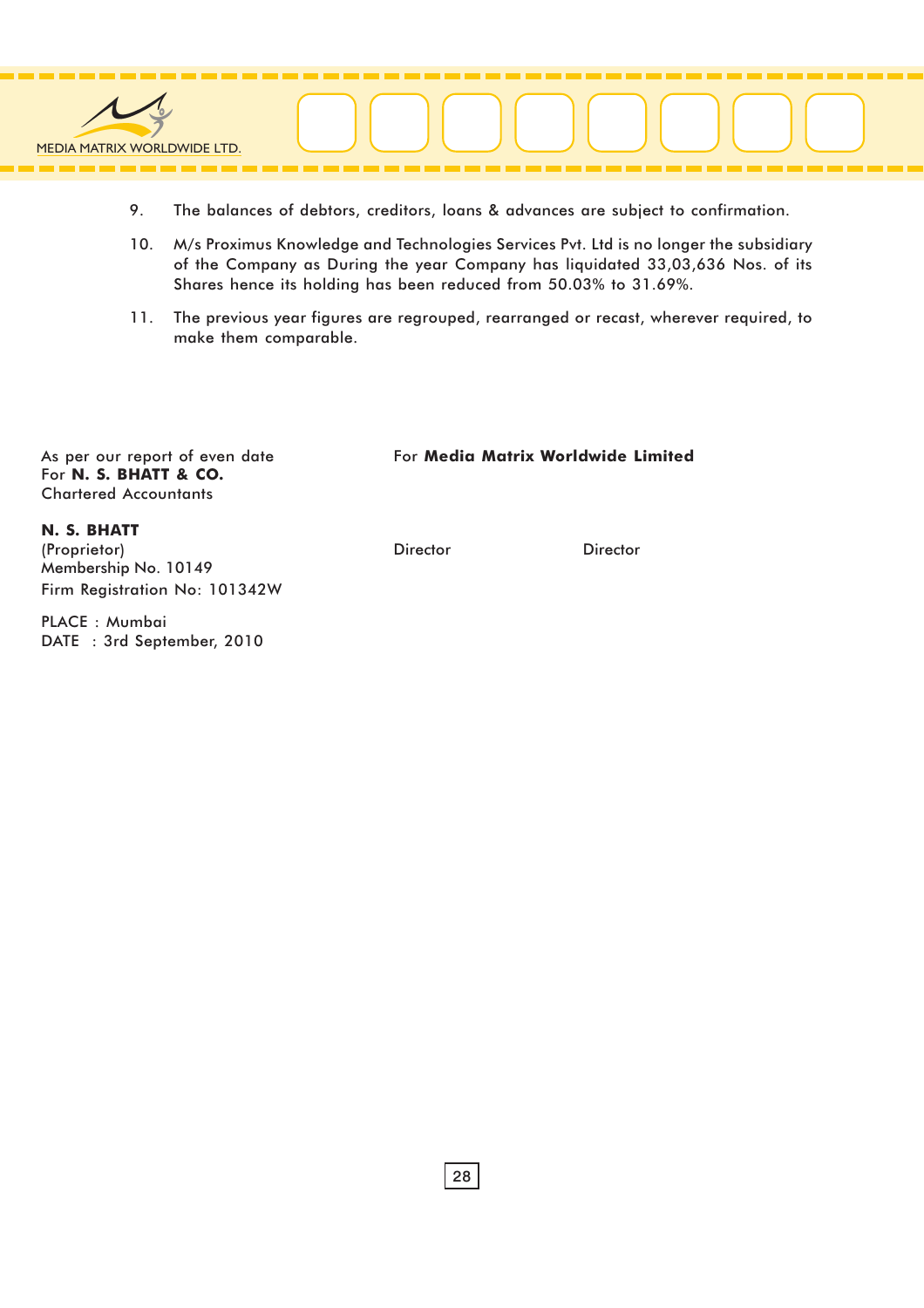#### BALANCE SHEET ABSTRACT AND COMPANY'S GENERAL BUSINESS PROFILE

Information pursuant to Part IV of Schedule VI to the Companies Act, 1956

| Ι.  | <b>Registration Details</b>                                                |            |                        |        |
|-----|----------------------------------------------------------------------------|------------|------------------------|--------|
|     | <b>Registration number</b>                                                 | 36518      | State code             | 011    |
|     | <b>Balance Sheet date</b>                                                  | 31.03.2010 |                        |        |
| П.  | Capital raised during the year                                             |            |                        |        |
|     | Public issue                                                               | Nil        | Rights issue           | Nil    |
|     | <b>Bonus</b> issue                                                         | Nil        | Private placement      | Nil    |
| Ш.  | Position of mobilisation and deployment of funds (Amount in Rs. Thousands) |            |                        |        |
|     | <b>Total Liabilities</b>                                                   | 151280     | <b>Total Assets</b>    | 151280 |
|     | Sources of funds                                                           |            |                        |        |
|     | Paid-up capital                                                            | 80865      | Reserves & Surplus     | 10124  |
|     | <b>Secured Loans</b>                                                       | Nil        | <b>Unsecured Loans</b> | 57994  |
|     | <b>Deferred Tax Liabilities</b>                                            | 2296       |                        |        |
|     | <b>Application of Funds</b>                                                |            |                        |        |
|     | <b>Net Fixed Assets</b>                                                    | 6274       | Investments            | 57471  |
|     | <b>Net Current Assets</b>                                                  | 87536      | Misc. Expenditure      | Nil    |
| IV. | Performance of the company                                                 |            |                        |        |
|     | Turnover                                                                   | 139343     | Total expenditure      | 138068 |
|     | Profit before Tax                                                          | 1277       | profit after Tax       | 878    |
|     | Earnings per share                                                         | 0.01       | Dividend rate          |        |
| V.  | Generic names of principal products of company                             |            |                        |        |
|     | Item code No. (ITC Code) - N.A<br>Product description - N.A.               |            |                        |        |

For and on Behalf of the Board of Directors

PLACE : Mumbai DATE : 3rd September, 2010

Director Director